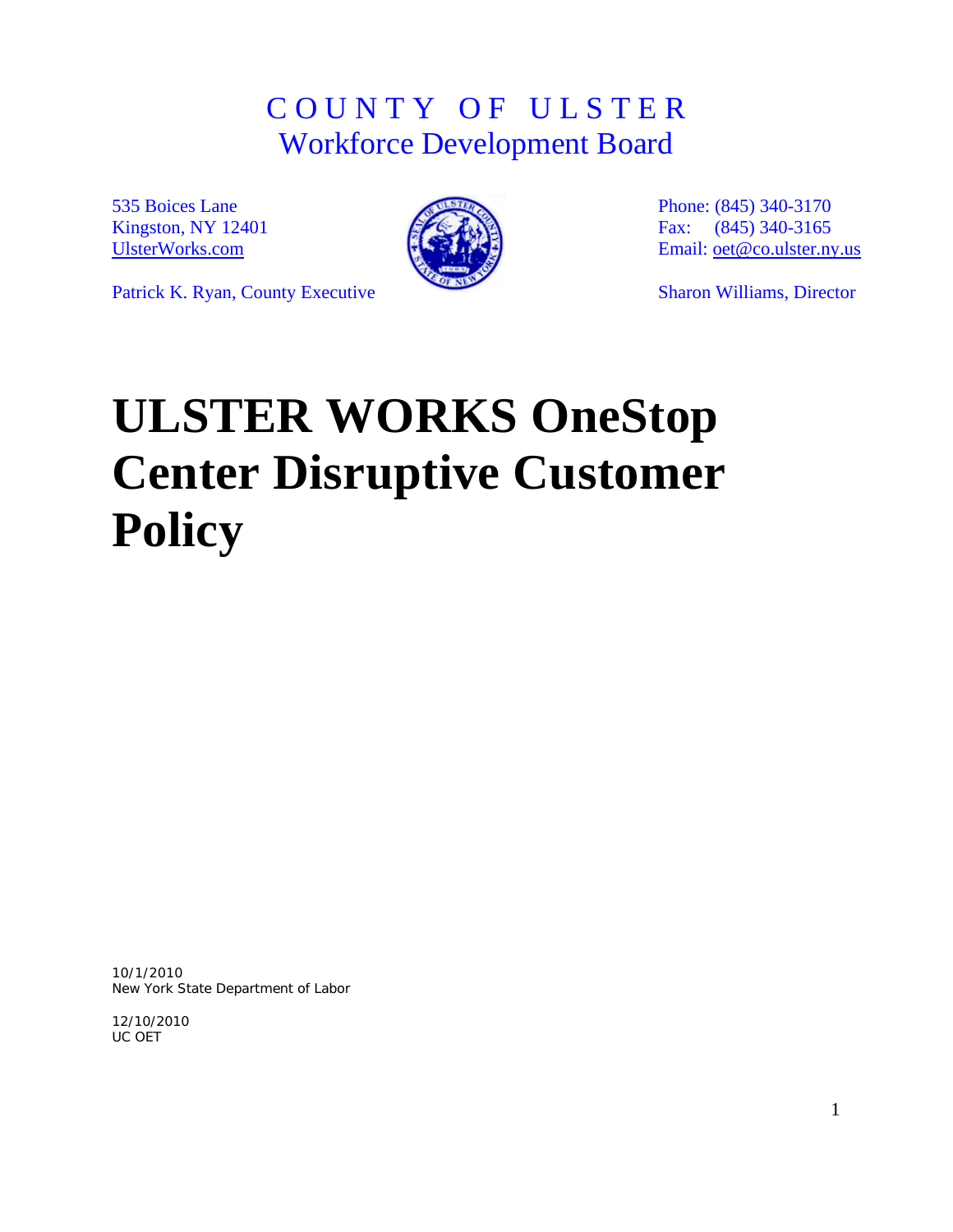# **Table of Contents**

| <b>Procedures</b>                                                                |
|----------------------------------------------------------------------------------|
|                                                                                  |
|                                                                                  |
|                                                                                  |
|                                                                                  |
|                                                                                  |
|                                                                                  |
|                                                                                  |
|                                                                                  |
|                                                                                  |
|                                                                                  |
|                                                                                  |
|                                                                                  |
|                                                                                  |
|                                                                                  |
| Appendix C: Disruptive Customer Action Chart and Letter Templates                |
|                                                                                  |
|                                                                                  |
|                                                                                  |
|                                                                                  |
|                                                                                  |
|                                                                                  |
|                                                                                  |
| Appendix D: Sample Code of Conduct and Rules for Computer Use in a Resource Room |
|                                                                                  |
| 36                                                                               |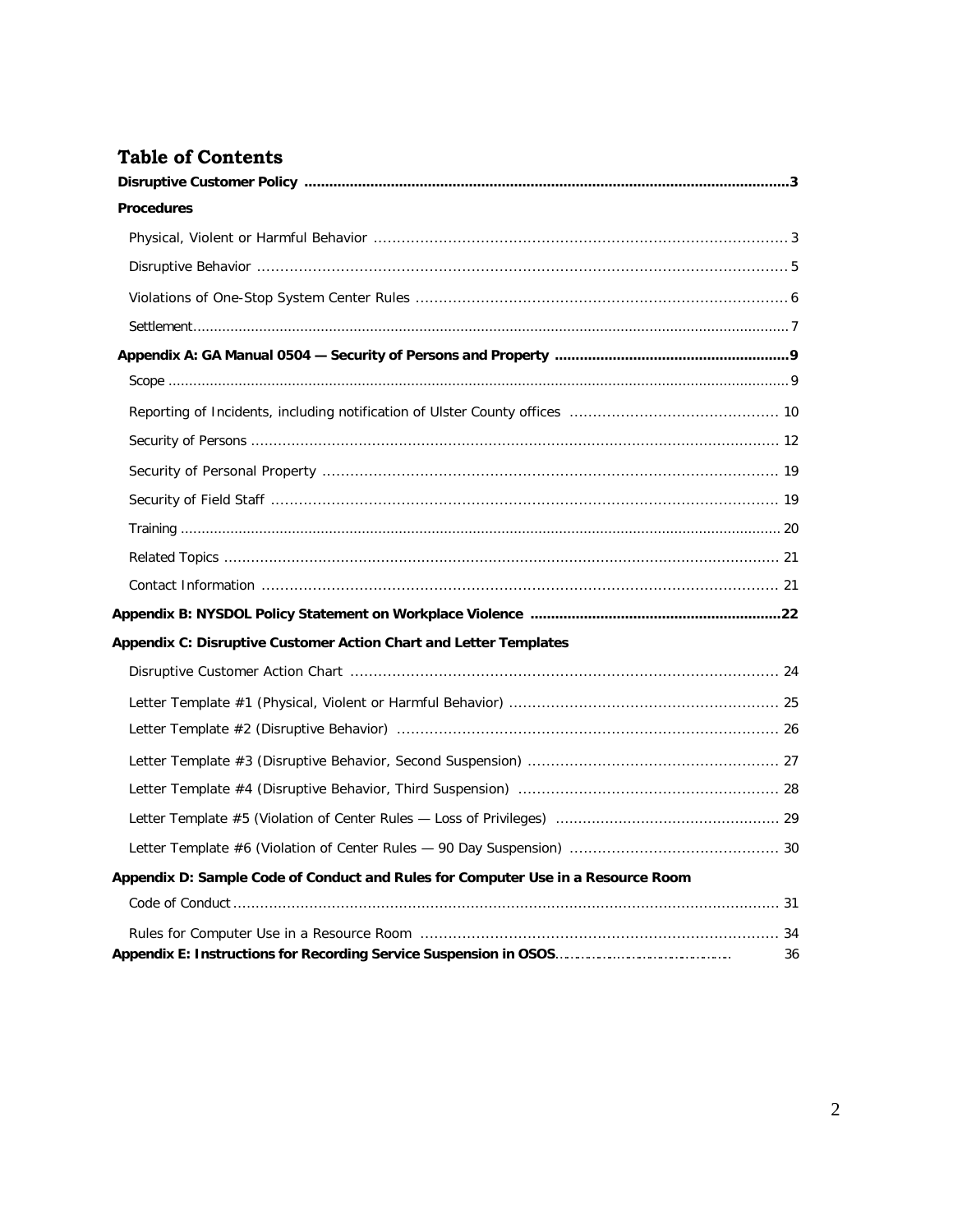# **Disruptive Customer Policy**

The procedure for handling disruptive customers addresses three categories of behavior: physical, violent or harmful behavior; disruptive behavior; and violation of facility rules. There are mandatory actions that must be taken in response to each of

these behaviors.

**Physical, Violent, or Harmful Behavior:** Violent behavior occurs when any customer commits or threatens to commit a physical assault, brandishes or wields a weapon, or exhibits any violent behavior (e.g. kicking furniture, hitting head on wall, damaging property, etc.) that causes or threatens physical injury or the fear of physical injury to staff or customers. Aggressive behavior, engaging in loud or boisterous speech suggesting retribution or violence, or engaging in unwanted physical touching or contact with staff or customers will also be treated as violent behavior. Violent behavior may also include threats of violence or bodily harm received by telephone or in writing. See Appendix A (GA Manual 0504) and Appendix B (Policy Statement on Workplace

Violence) for additional details.

**Disruptive Behavior:** Behavior is classified as disruptive if it interferes with the normal operation of the One-Stop system facility, making it difficult for staff to deliver, or customers to benefit from, the services that are available. Examples of disruptive behavior would include individuals who are loud or argumentative or who make harassing or derogatory comments to other customers or to staff. Repeated disruptive or disorderly conduct, exhibiting indecent behavior, violating an order of protection, or hacking into or introducing a virus into One-Stop system computers may elevate the behavior to the level of violent or harmful behavior resulting in more serious penalties.

**Violation of Center Rules:** Individuals who ignore or disobey the reasonable rules or guidelines that have been established to ensure effective and cost efficient operations at the local One-Stop system site are also guilty of disruptive behavior. Examples of behavior that fall under this category are individuals who repeatedly spend too much time on computers while others are waiting; individuals who visit pornographic sites, chat rooms or other non-business related sites, individuals who overstay their time-limits on the telephone or the computer (in offices that have such restrictions), individuals who conduct personal business on Resource Room computers, etc.

## **Procedures:**

## **A. Physical, Violent or Harmful Behavior:**

1) Required Action: All physical assaults or threats of bodily harm to One-Stop center workers or customers are serious matters which should be reported to the police immediately. In any situation where there is a risk of bodily harm, building security (if available) should be immediately notified, and the police should be immediately called for assistance in removing the violent individual from the premises. Threats of violence or bodily harm received by telephone or in writing should be reported to the police. In the case of a telephone threat, any identifying information, including Caller ID, should be documented. In the event of threats made in writing, the documents received should be preserved as evidence. Refer to the procedures in Appendix A and Appendix B for additional details.

2) Notification to the Offender: Customers removed for violent behavior must be suspended from returning to any One-Stop system location for a period of not less than six months. The time frame for the suspension may vary according to the severity of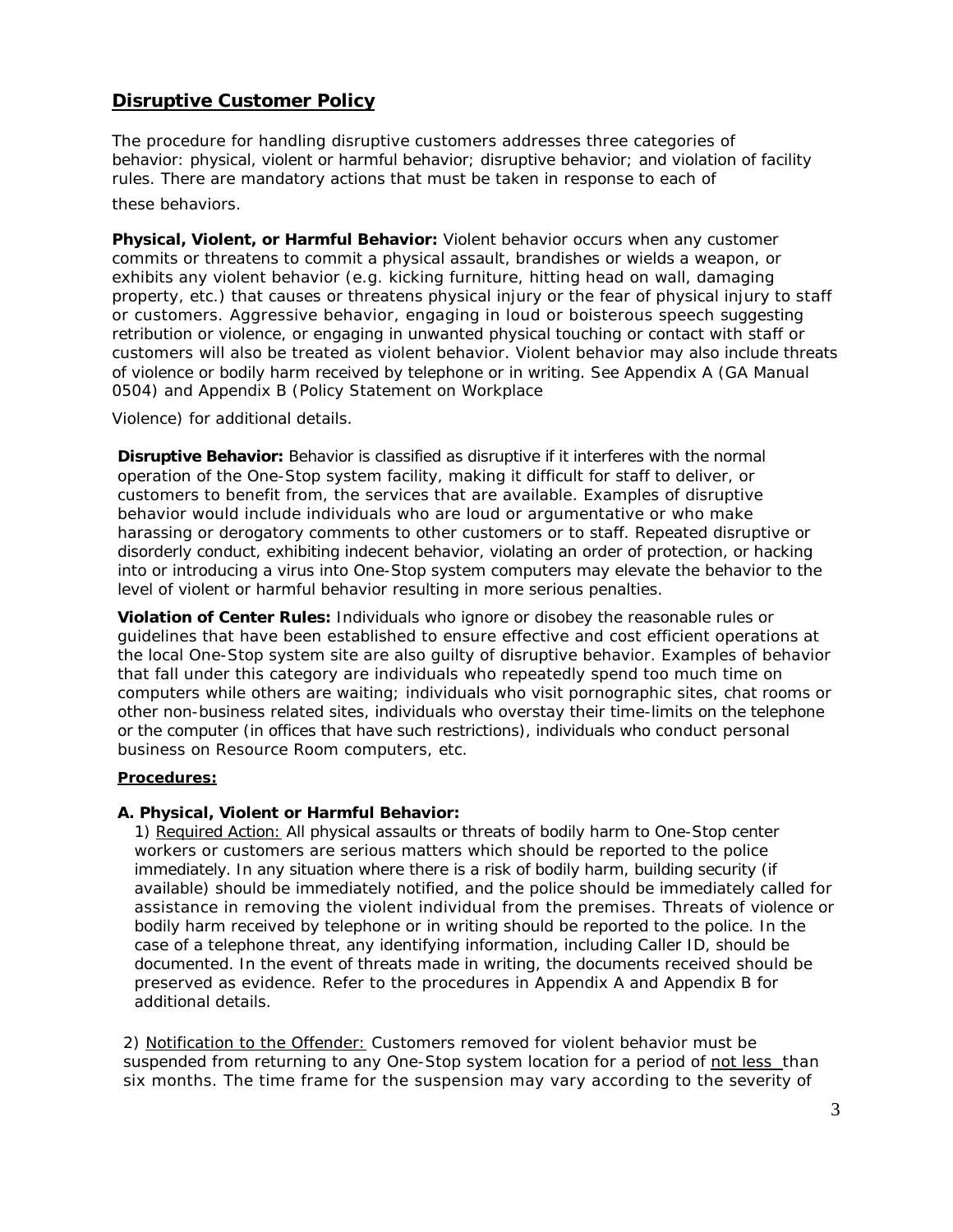the incident. The NYSDOL Manager/Location Supervisor must consult with the One-Stop Center Manager and the chief of the Bureau of Employment and Workforce Opportunities (BEWO) to determine the period of suspension to be imposed. The Bureau Chief will consult with the DEWS Director, Counsel's Office,

and the Office of Special Investigations, as necessary, to determine the appropriate sanction and to establish conditions for the customer's return. In cases where criminal charges are justified, the period of suspension and right to résumé services must be determined in consultation with the NYSDOL Manager/Location Supervisor, Chief of BEWO, One-Stop Center Manager, DEWS Director, Office of Special Investigations, and Counsel's Office. In most cases, if the police are called to intervene or investigate an incident, they will assist staff in determining whether criminal charges may be brought against the offender. Consistent with the guidance provided in Appendix A, criminal charges may be justified when the following behavior occurs or at any time when decisive action is deemed necessary to prevent such acts:

- the incident involves a threat to the safety of staff or the public, such as flourishing knives or other weapons; or physical attacks upon staff or members of the public;
- the incident involves indecent or offensive behavior;
- there are repeated incidents that disturb the operation of the office; or
- the incident involves a failure to obey a Court Order requiring that the individual remain away from the office.
- a. The NYSDOL Manager/Location Supervisor (in some situations, it may be determined that the BEWO Chief should send the letter) shall notify the customer of this suspension in writing. *All suspension letters must be approved by Counsel's Office before mailing.* The notice must be sent by both regular mail and a second means by which delivery can be confirmed. When sending this letter out, the NYSDOL Manager/Location Supervisor should copy the One-Stop Center Manager, BEWO Chief, DEWS Director, Counsel's Office and the Office of Special Investigations. The wording for this letter may vary depending on the particular circumstances of the incident, but shall contain a statement advising that the customer may request a hearing if he or she disagrees with the decision. (See Appendix C, Letter Template #1).
- b. If the customer fails to request a hearing within the 15 days, or fails to appear for the hearing, the suspension remains in effect for the specified time.
- c. If the customer requests a hearing within the prescribed time limit, the NYSDOL Manager/Location Supervisor shall forward a copy of the hearing request to Counsel's office and the Administrative Adjudication Unit with copies of all correspondence, reports, records, and files. A copy of the customer's hearing request should also be forwarded to the One-Stop Center Manager, BEWO Chief, DEWS Director, and the Office of Special Investigations.

| New York State Department of Labor | New York State Department of Labor             |
|------------------------------------|------------------------------------------------|
| Counsel's Office                   | Administrative Adjudication Unit               |
| Building 12, Room 509              | Building 12, Room 266                          |
| Albany, New York 12240             | Albany, New York 12240                         |
| New York State Department of Labor | New York State Department of Labor             |
| Office of Special Investigations   | Division of Employment and Workforce Solutions |
| Building 12, Room 573              | Building 12, Room 436                          |
| Albany, New York 12240             | Albany, New York 12240                         |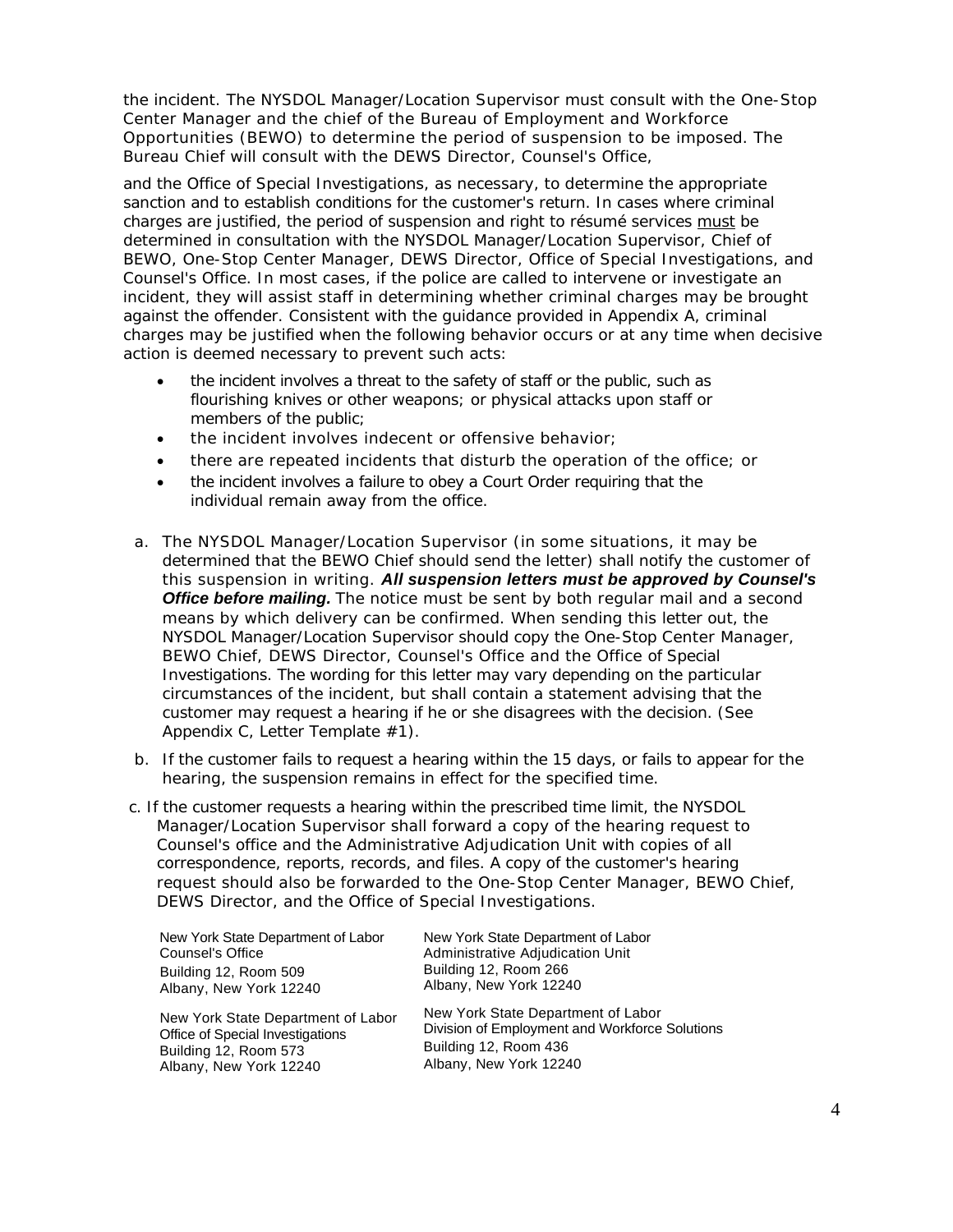- d. The Administrative Adjudication Unit will notify the customer of the date and time of the hearing by regular mail and through a second means by which delivery can be confirmed.
- 3) Required Action if Offender Violates Suspension
	- a. If the offender attempts to report to any One-Stop system facility during the suspension period, staff should advise the customer that he or she is currently suspended from receiving services and request that he or she leave. Staff should document the verbal instructions given to the customer and any disruptive or threatening actions taken by the offender. If possible, another staff person should be present during the encounter and should also independently document what transpired during the encounter. A list of persons who are suspended should be given to building security (where applicable) or the reception/greeter desk so they can tell the person they are not permitted to enter.
	- b. If the customer refuses to leave, the One-Stop Center Manager, NYSDOL Manager/Location Supervisor and security (where applicable) should be alerted. The NYSDOL Manager/Location Supervisor should explain that remaining on the premises while under suspension may constitute criminal trespass and, as such, the next step will be to call the police. Where Security staff is available, Security should escort the customer out of the building.
	- c. If the customer continues to refuse to leave, the police should be called and requested to remove the offender.
	- d. Form GA-51 should be completed. This form can be found in the A-Info system on the NYSDOL Intranet, available on a networked computer. The appropriate One-Stop Center Manager should be copied under "Additional Email Notifications" when the form is e-mailed.
	- e. An e-mail should be sent by the NYSDOL Manager/Location Supervisor to the One-Stop Center Manager, BEWO Chief, DEWS Director and Counsel's Office alerting them of the incident.

Post-incident responses should follow the applicable provisions in the Policy Statement on Workplace Violence (see Appendix B).

## **B. Disruptive Behavior**

1) Required Action:

- a. Employees who encounter unruly customers or customers who subject them to harassing or abusive treatment should advise customers to refrain from such actions and warn them that further such conduct could result in their removal from the premises. If customers continue to exhibit disruptive behavior, employees should contact their supervisor who will attempt to discuss and resolve the problem. Security staff should also be notified in offices where security is available.
- b. Staff should be alert to possible underlying reasons for a customer's disruptive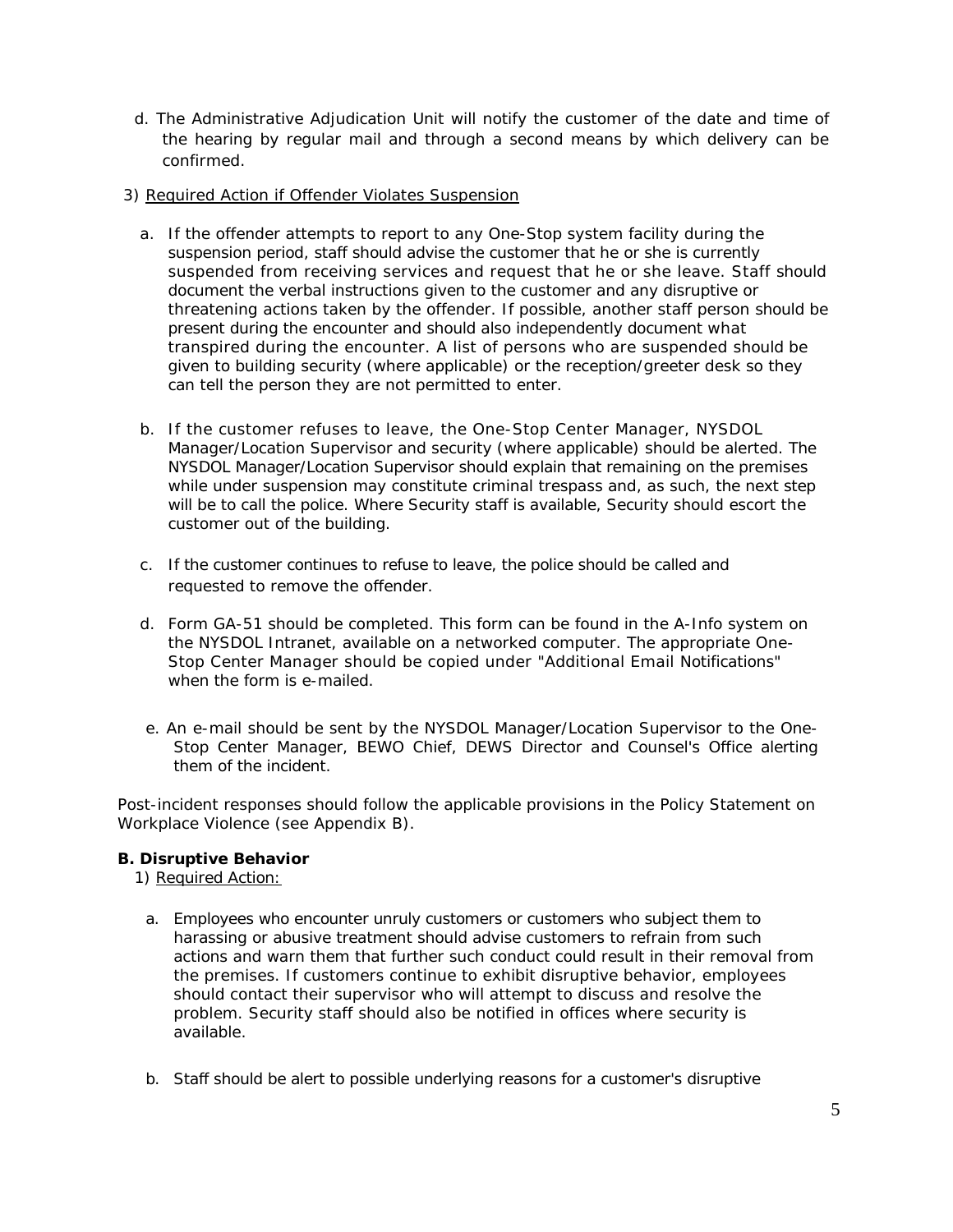behavior such as intoxication (alcohol or drugs), disabilities, mental health disorders, or other medical conditions that may result in specific disruptions. If the customer is receptive, the NYSDOL Manager/Location Supervisor or One-Stop Center Manager should try to counsel the individual and refer him or her to an appropriate supportive service provider. There may be accommodations that can be made that will allow the customer to continue receiving services, yet minimize any negative impact on other customers. For example, disruptive behavior may be quelled by scheduling the customer to use the Resource Room when the office has a slow period if a high-activity environment causes the customer to become agitated or unable to focus.

c. The procedure outlined in Appendix A should be followed.

#### 2) Notification to the Offender:

- a. A customer who is removed for disruptive behavior (e.g., who would not cease their behavior upon request, who had no apparent extenuating circumstance(s) prompting the behavior, or who refused referral for further assessment or assistance) should be suspended from returning to the premises for a period of not less than ten (10) business days. The customer should be immediately verbally notified of this suspension and advised that he or she will receive a written notification of the suspension in the mail
- b. The NYSDOL Manager/Location Supervisor, after consultation with the next higher level of authority, will send the written notification to the disruptive customer (See Appendix C, Letter Template #2). For example, in a center where a NYSDOL Location Supervisor is stationed, the supervisor would seek review from the NYSDOL Manager; in a location with an on-site NYSDOL Manager, the Manager would seek review from the BEWO Chief. When sending this letter out, the NYSDOL Manager/Location Supervisor should copy the One-Stop Center Manager, BEWO Chief and the Office of Special Investigations.
- c. A second occurrence of the offending behavior will result in a ninety (90) day suspension, with the customer having the right to request a hearing (See Appendix C, Letter Template #3).
- d. Any subsequent occurrence of the behavior will result in a suspension for one year, with the customer having the right to a hearing (See Appendix C, Letter Template  $#$ 4).
- e. Follow steps 2 (b) through 2 (d) concerning the hearing process as indicated under the Notification to Offender section under Part A of Procedures above, as appropriate.
- 3) Action to be Taken if Offender Violates Suspension: Follow instructions under A. 3 above as appropriate.

#### **C. Violations of One-Stop System Center Rules**

**1)** Required Action:

a. Any customer who violates a rule or policy of the One-Stop center should first be verbally notified of the violation and informed that any subsequent infraction will result in a loss of privileges (the privileges associated with the particular rule that is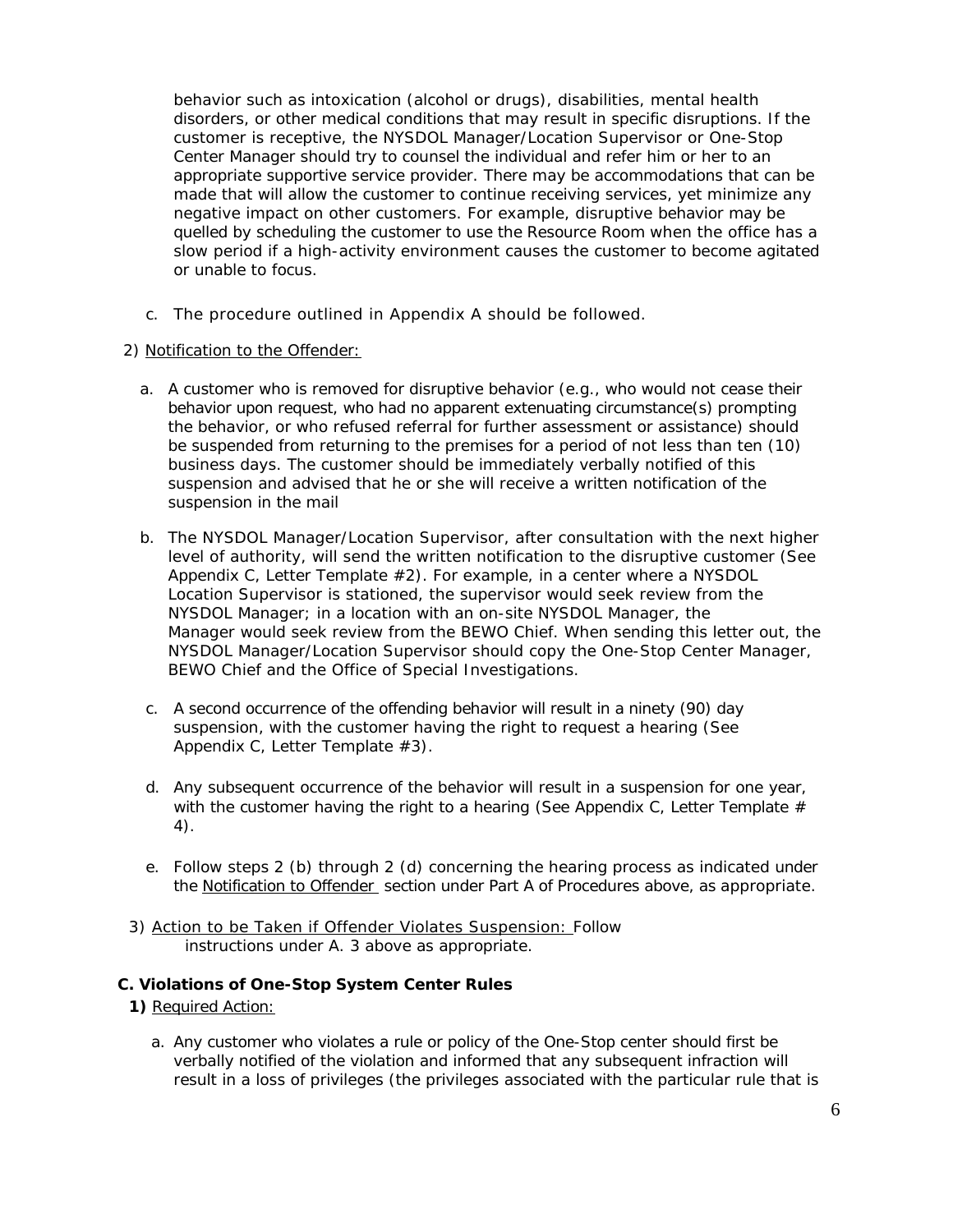being violated; e.g. use of the computer, telephone, fax machine, etc.). Staff should document the verbal instructions given to the customer in OSOS.

b. In the event a customer is found to have a pattern of violating any rule (i.e. has violated the rules two or more times), staff should inform the customer that his or her privileges will be suspended. Staff should ensure the customer closes out operations on the computer, if appropriate, and advise the customer that he or she will receive a written notice of suspension in the mail. The suspension period may range from five (5) to ten (10) business days.

#### 2) Notification to the Offender:

- a. The NYSDOL Manager/Location Supervisor, after consultation with the next higher level of authority, shall determine the appropriate suspension period  $(5 - 10$  business days) and send the written notification to the disruptive customer (See Appendix C, Letter Template #5). For example, in a center where a NYSDOL Location Supervisor is stationed, the supervisor would seek review from the NYSDOL Manager; in a location with an on-site NYSDOL Manager, the Manager would seek review from the BEWO Chief. When sending this letter out, the NYSDOL Manager/Location Supervisor should copy the One-Stop Center Manager, BEWO Chief and Office of Special Investigations.
	- b. A third occurrence of the behavior resulting in the initial loss of privileges will result in a suspension for 90 days (See Appendix C, Letter Template #6).
	- c. Follow steps 2 (b) through 2 (d) concerning the hearing process as indicated under the Notification to Offender section under Part A of Procedures above, as appropriate.

## 3) Action to Be Taken If Offender Violates Suspension:

- a. If the offender reports to a One-Stop system location during the suspension period and attempts to access the service or privilege from which he/she has been suspended, staff should advise the customer that he or she is currently suspended from using those specific privileges and direct him or her to alternative services if appropriate. For example, the individual may be restricted from using a Resource Room computer, but could use the Resource Room library.
- b. If the offender attempts to report to any One-Stop system location during a 90 day period of suspension from all One-Stop services, follow the instructions under A. 3 above, as appropriate.

## **D. Settlement**

1) In cases where the offender has a right to appeal, and the offender does appeal a suspension of services, Counsel's Office shall have the sole authority to settle the matter with the offender, and avoid the time and expense of a hearing on the merits.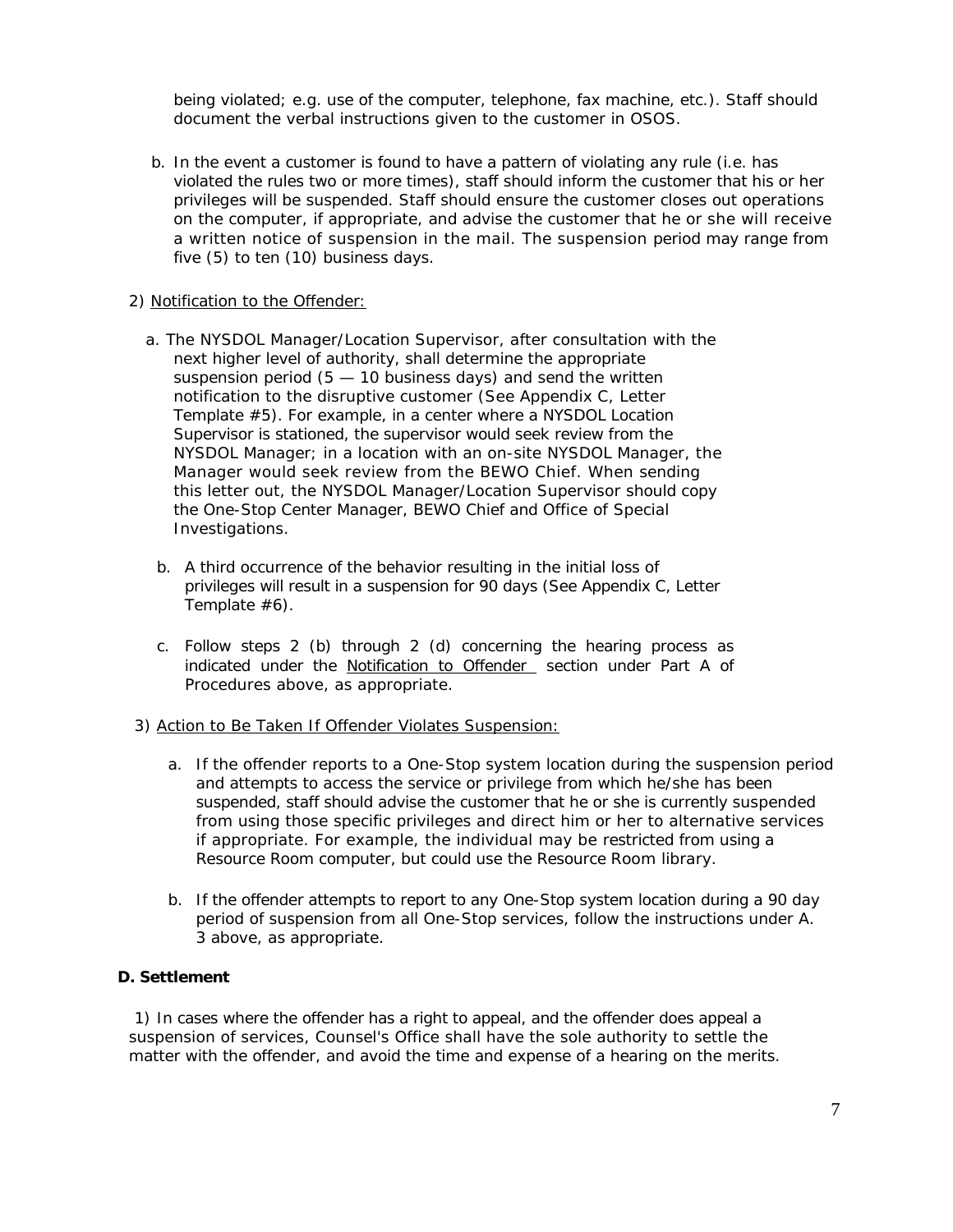2) Before settling a matter, Counsel's Office shall discuss the matter with the appropriate program officials.

**3)** Such settlements shall be by stipulation with the offender, wherein the offender agrees that, in addition to complying with any specific requirements contained in the stipulation of settlement, if NYSDOL, in its sole discretion, finds that the offender subsequently violates the stipulation of settlement, the original period of the suspension shall automatically be imposed, and offender waives any right to appeal imposition of the penalty.

B. Every department office manager of supervisor is responsible for carrying out the following instructions:

- 1. Protecting employees and other people in department facilities from physical, criminal or other actions that may be harmful or dangerous.
- 2. Implementation of department directives relative to security and safety functions.
- 3. Conducting regularly scheduled safety and health inspections of offices, noting any deficiencies found relating to the security of persons and property, and taking corrective actions. Requests, through regular supervisory channels, can be made for assistance from the Consultative Services Unit of the Safety and Health Division.
- 4. Reporting to higher authority and requesting guidance and aid when incidents occur that could endanger staff or impede operations.
- 5. Preparing an evacuation plan and directing the evacuation of premises in case of fire, bomb threats or disaster preparedness.

To assist in carrying out these functions, location managers, office supervisors or higher level management may designate an employee to act as safety assistant. Many department offices have security officers who will assist in these functions and can also give aid and guidance in the processing of charges. In the Albany Headquarters (Building 12), floor marshals act as safety assistants.

In department offices in the New York City Headquarters (Hudson Street and Varick Street), fire wardens will be designated to act as safety assistants. In large offices, more than one safety assistant may be designated, e.g., one for each operating section.

C. Whenever any incident occurs in department facilities that may result in injury, damage or loss of property or disruption of official activities, the responsible office head should take immediate action to protect the health and safety of employees and the public, and enable the continuation of services to the department's clients.

Local police or fire units should be promptly summoned when needed. In Building 12 in Albany, the New York State Police may be summoned by phoning 911. After phoning 911, employees in Building 12 should call the security emergency number 7-555-7. The safety of employees and the public should be safeguarded by prompt evacuation of premises when the necessity arises.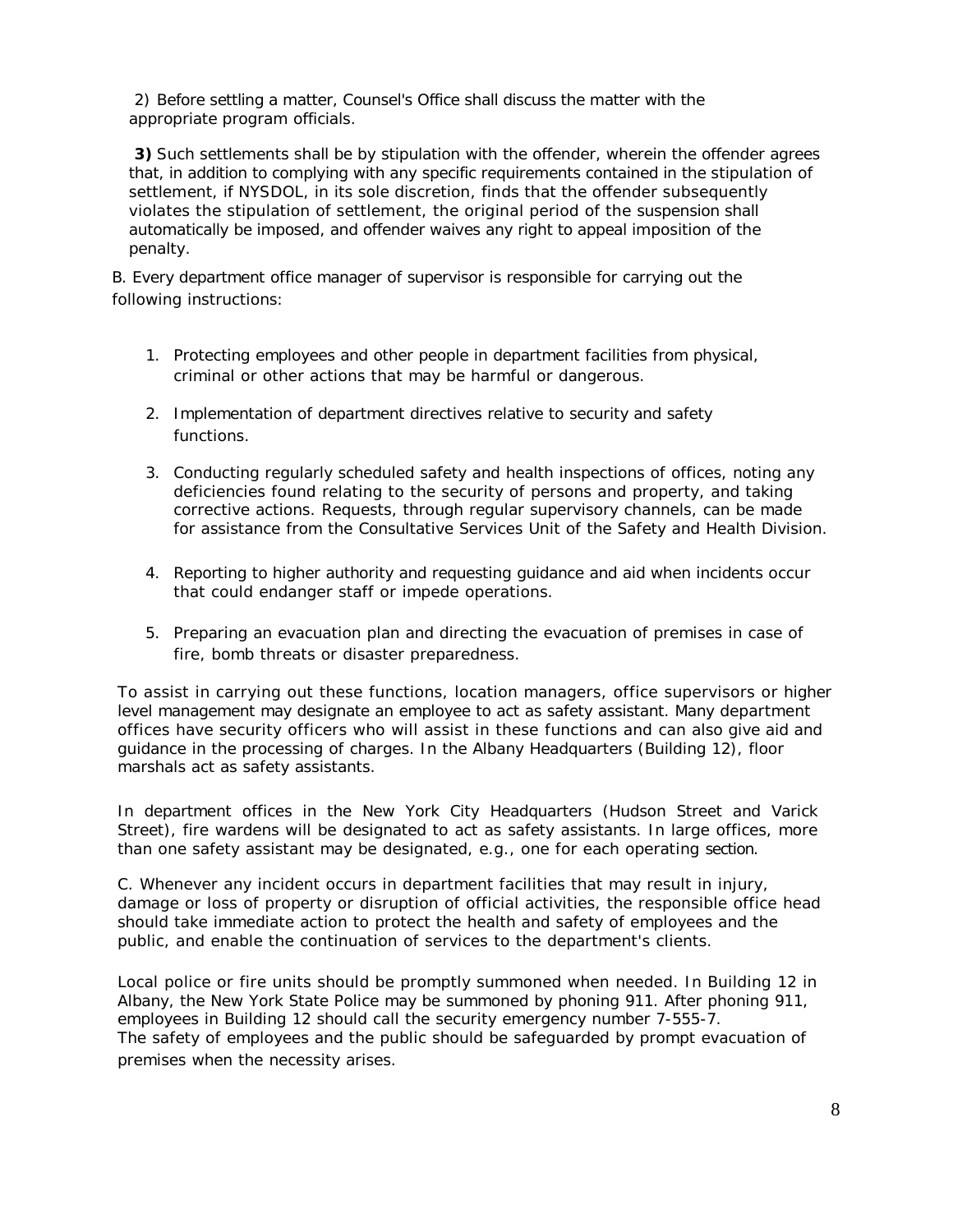# **Appendix A**

| <b>Topic No. 0504:</b>     | <b>Security of Persons and Property</b>                                                                                                                                                                                         |  |
|----------------------------|---------------------------------------------------------------------------------------------------------------------------------------------------------------------------------------------------------------------------------|--|
| Topic description:         | This document outlines protective and safety measures to be provided to<br>employees, members of the public, and property in all of the Department offices.                                                                     |  |
| Topic owner:               | Office of Special Investigations                                                                                                                                                                                                |  |
| Audience:                  | All Department of Labor employees, contract employees, and managers                                                                                                                                                             |  |
| Original publication date: | 1/1/1999                                                                                                                                                                                                                        |  |
| Next review date:          | 2/1/2010                                                                                                                                                                                                                        |  |
| Revision date:             | 1/16/2009                                                                                                                                                                                                                       |  |
| Changes in this revision:  | Title of lead unit changed from Inspector General to Office of Special<br>Investigations, includes guidance for safety of field staff, includes guidance for<br>evacuation of persons with special needs away from emergencies. |  |

# **Security of Persons and Property**

The Department has a responsibility to coordinate, maintain, and implement protective and safety measures for department employees, members of the public in department facilities, and for government owned or personal property.

# **Scope**

A. The Office of Special Investigations is responsible for carrying out the following functions:

- 1. Assisting in the development of departmental policies relating to security functions.
- 2. Planning and implementing security, protective and safety procedures to allow for the transaction of official business in department facilities, and that it can be accomplished in an orderly manner.
- 3. Receiving and evaluating reports from department offices and giving aid and guidance when incidents occur that result in injuries, disruption of services, property losses or unsafe conditions.
- 4. Providing, in conjunction with Counsel's Office, advice to department employees in the processing of criminal charges that result from actions occurring in department facilities.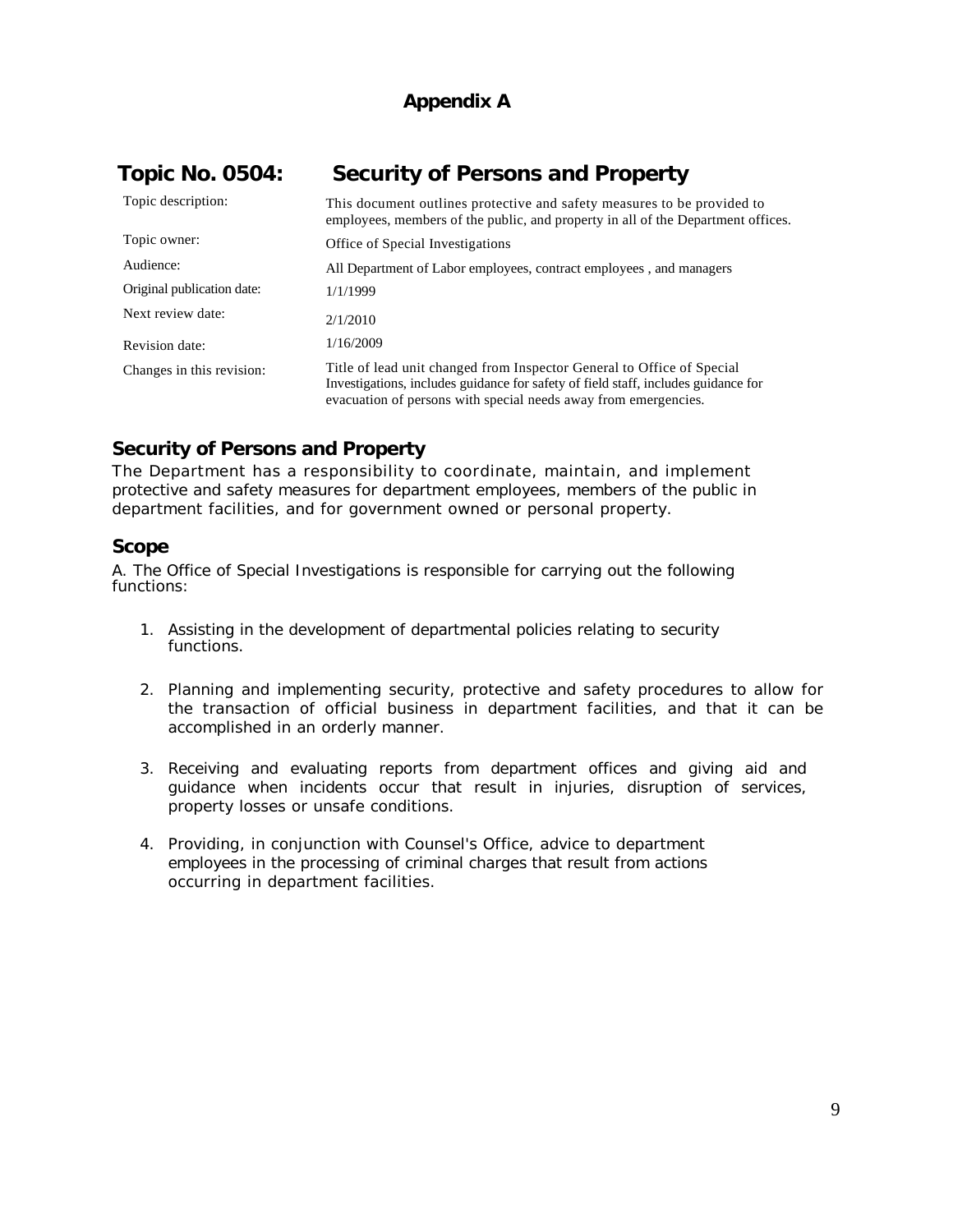The location manager should make prior contact with the local police to establish procedures to call for assistance when needed, and to determine the response that may be anticipated.

D. Every local office or One-Stop Career Center must have an emergency action plan, which is based on local conditions, municipal fire codes and existing building management plans. Local fire departments can be a great help in preparing these plans and you are encouraged to request their assistance. If the location is shared with other organizations, evacuation plans should be coordinated with those entities. The evacuation plans should be updated annually (during the months of September and October), posted, and copies of the plan should be sent to the Division of Safety and Health and to the Office of Staff Organization and Development.

The location supervisor has overall responsibility for local office safety and for carrying out evacuation plans. However, security officers and designated safety assistants play an important role in this regard. They should report unsafe conditions to the location supervisor and oversee office evacuation. In addition, certain staff should be trained to assist in an emergency evacuation or other emergency situation.

The location supervisor should ensure that all employees have read, discussed and understand the evacuation procedure and that it is part of the orientation process for all new employees.

For additional information, call the Office of Special Investigations, at (518) 457-7012.

#### **Reporting of Incidents**

Every department supervisor, office or location manager, and administrator must be aware of the requirement to notify levels of higher authority whenever any incident occurs that may present any danger to employees or to department clients, and may impede official functions in Labor Department facilities, or when a request for assistance is made that is questionable. This notification should be made as expeditiously as possible, with immediate telephone communication to the next higher supervisory level, which could be to a District, Regional, or main office location.

Management at all higher levels should also be notified. Depending on the seriousness of the occurrence, the Executive Deputy Commissioner of Labor should be notified as soon as possible, through appropriate management channels. Problems that should be brought to the attention of the Executive Deputy Commissioner include, but are not limited to, those concerning interagency matters, criminal activities, severe effects on employees and widespread service dislocation.

The Office of the Inspector General (OSIG), Executive Chamber, State Capitol, Albany 12224, shall be notified of any occurrences involving criminal activity or serious misconduct by an employee, and any occurrence that threatens or places employees or resources in serious jeopardy or danger. The OSIG may be contacted by telephone at 1-800-367-4448. The Counsel's Office shall be notified of any occurrences that present a danger to department clients.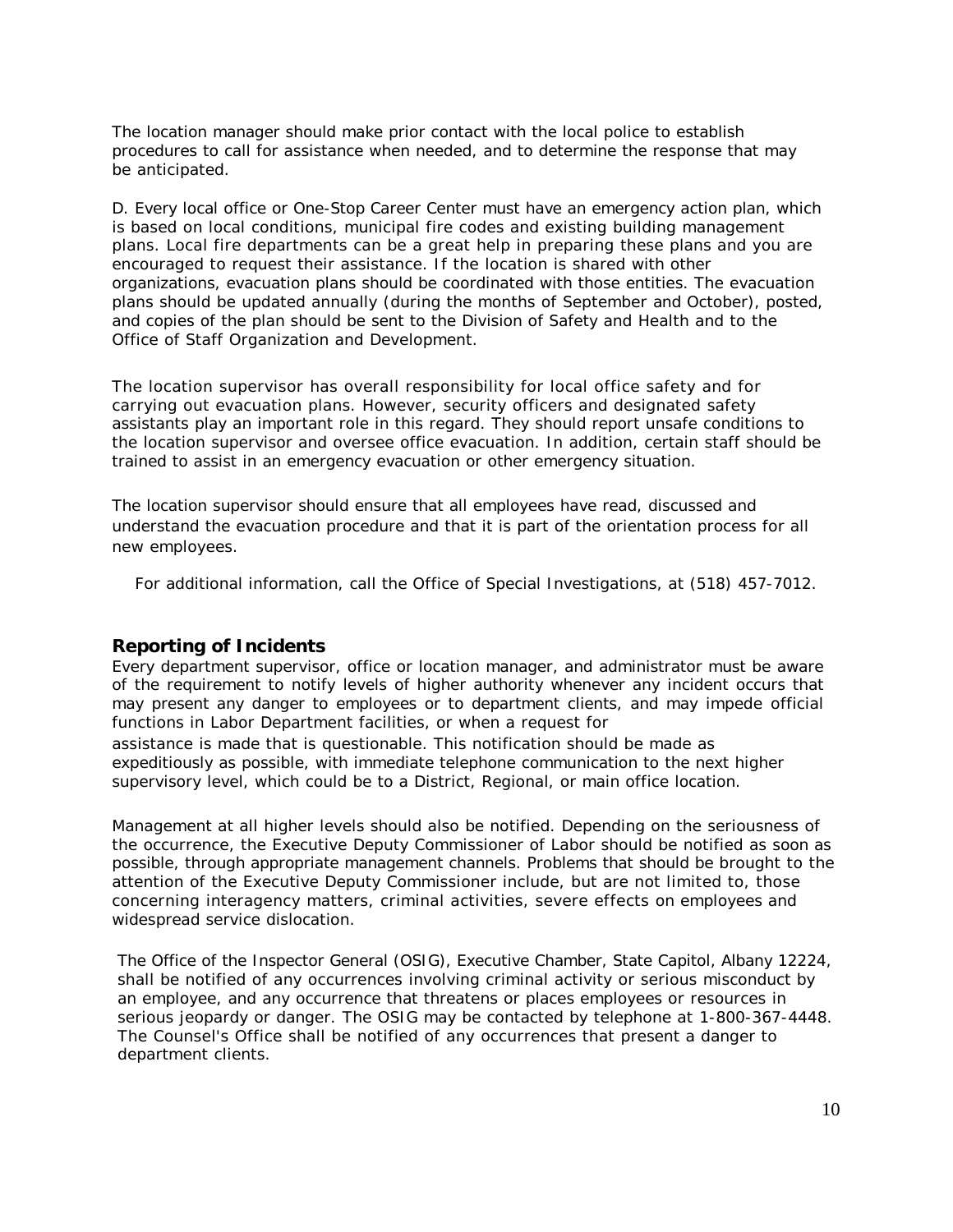Following this initial notification, department supervisors must prepare a fully detailed description of the incident, utilizing Form GA 51, Unusual Incident Report, and transmit the original to the Office of Special Investigations, and other copies to the appropriate supervisory office (Division Director, Bureau Head, Board Chair, or appropriate Regional Director), and to the AFB Property Office, Room 536, Building 12, Albany. In cases of damaged, missing, or stolen equipment, a copy of the Unusual Incident Report should be sent to the AFB Purchase and Contracts Unit, Room 454, Building 12, Albany.

The Office of Special Investigation' is located in Building 12, State Campus, Room 573, Albany, New York 12240, phone number (518) 457-7012.

Copies of all Unusual Incident reports concerned with the loss of any department-owned property or funds must also be transmitted to the Property Office of the Administrative Finance Bureau and the Office of Special Investigation in Albany.

Office managers and supervisors should give every possible aid to law enforcement officers, government investigators, local, state, and federal officials, and other representatives of government agencies in security matters when asked to do so. Such requests for information should be handled promptly and with full cooperation.

The office manager, supervisor, or other department employee, requested by such officials for assistance in contacting a department employee on official business, should exercise good judgment in determining the seriousness and emergency requirements of each request. If feasible, the employee should be requested to come to a reception area, a manager's office, or some location where privacy can be maintained, in order to allow the contact to be made between the officials involved and the employee.

Under unusual circumstances or whenever the appropriateness of the proposed action is in question, advice should be requested immediately from the next level of supervision and/or the Office of Special Investigations.

Requests for assistance, as described above, and the action taken, should be reported as soon as possible to the next higher supervisory level and to higher management through appropriate channels. A written summary on Form GA 51, Unusual Incident Report, shall be prepared and transmitted to the parties listed on the form.

In addition to the notifications mentioned above, the following notifications shall be made:

 1. The Ulster County Department of Safety shall be notified whenever there is an incident regarding the security of property.

 2. The Ulster County Office of the Sheriff shall be notified whenever there is an issue of security of persons and property.

 3. The County Attorney shall be notified in the event that there is any disruptive behavior that would arise to an emergency response or criminal activity.

4. The County Executive's office shall also be notified in all instances.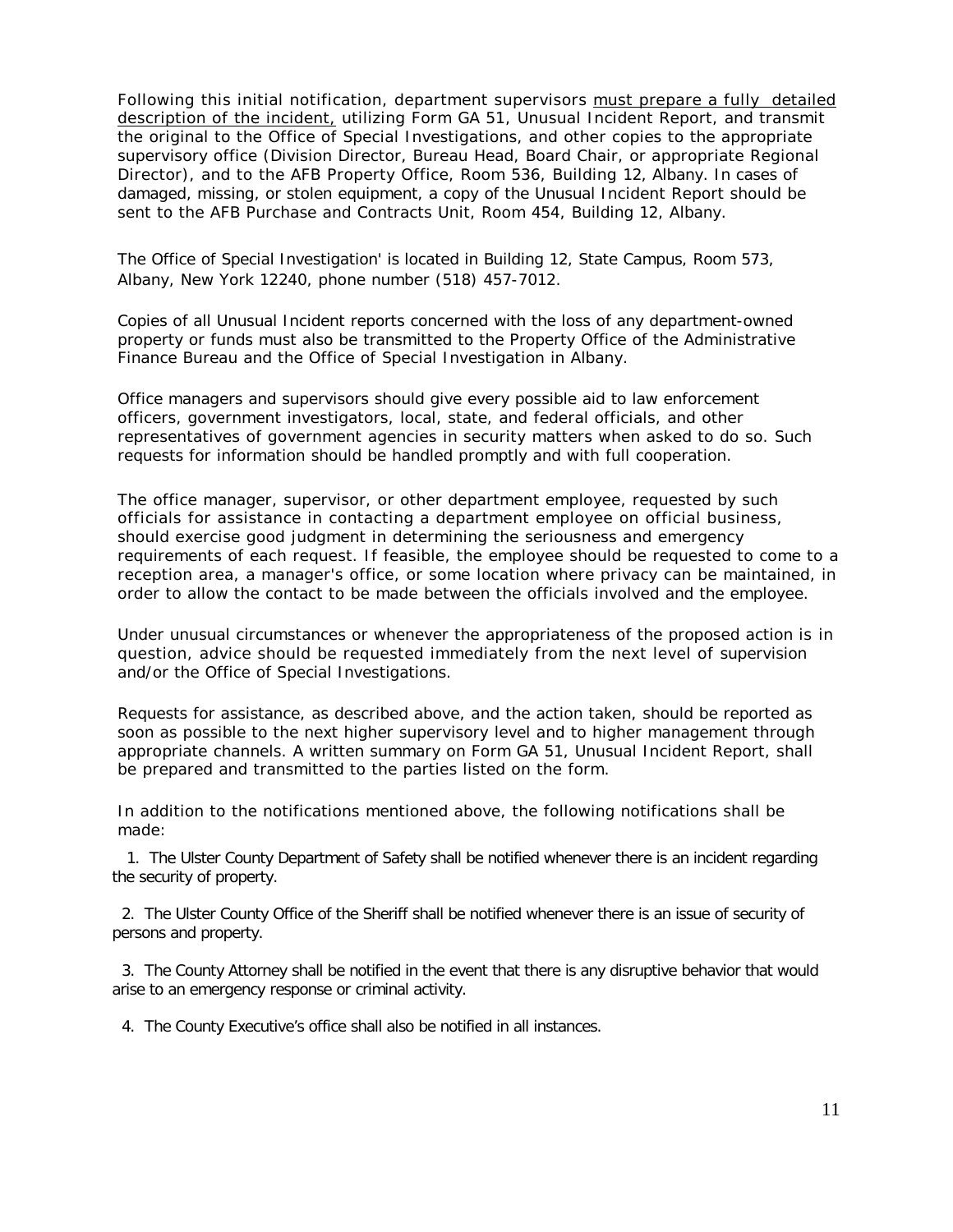# **Security of Persons**

#### A. Disorderly Conduct in Department Offices

#### 1. Policy

The location supervisor is responsible for the maintenance of order and protection of persons and property in department facilities. When a disturbance occurs, the policy of the department is to remove the cause of the disturbance. Under the following conditions, however, criminal charges may be justified:

- a. Cases involving a threat to the safety of staff or public, such as flourishing knives and other weapons, physical attacks upon staff members, unwanted physical contact, verbal threats of violence, or indecent behavior, when decisive action is deemed necessary for the future prevention of such acts.
- b. When it appears to be necessary to free the office from repeated disturbances, occasioned by failure to obey a Court Order requiring that the individual remain away from the office.
- c. Repeated disorderly conduct.

#### 2. Preferring of Criminal Charges

If criminal charges against any person appear to be in order for an offense against public order or for some other action, the location supervisor must act as complainant on behalf of the department. Offenses of this type are to be distinguished from offenses against the person involving physical injury, since in the latter case, the victim must act as complainant. A member of the Office of Special Investigation will provide necessary assistance and advice when required.

#### 3. Disturbances

Members of the general public on legitimate business are permitted to remain on department premises during the hours that offices are opened for as long as necessary to complete their business, unless they create a disturbance. If a disturbance (any public commotion that interrupts the normal routine) occurs, a security officer, if assigned, or supervisors or staff members should attempt to quiet the individual(s).

If an initial attempt to quiet an unruly individual fails, the staff member should notify the section supervisor who will attempt to discuss and resolve the problem in the office. The most important action to be taken in handling an unruly person is to isolate the person, if possible, from the rest of the general public. Another designated employee should keep the supervisor or staff member attempting to quiet the person in sight. Should the situation appear to become a violent confrontation or uncontrollable, the viewing employee should contact the police, report the incident and request immediate police response to the office.

## **4.** Prevention of Disturbances

- a. Individuals believed likely to cause a disturbance in an office should be scheduled, whenever possible, for appointments when there is nonscheduled reporting, or on a day and time when there is less activity.
- b. An applicant or claimant reporting in an intoxicated condition, or under the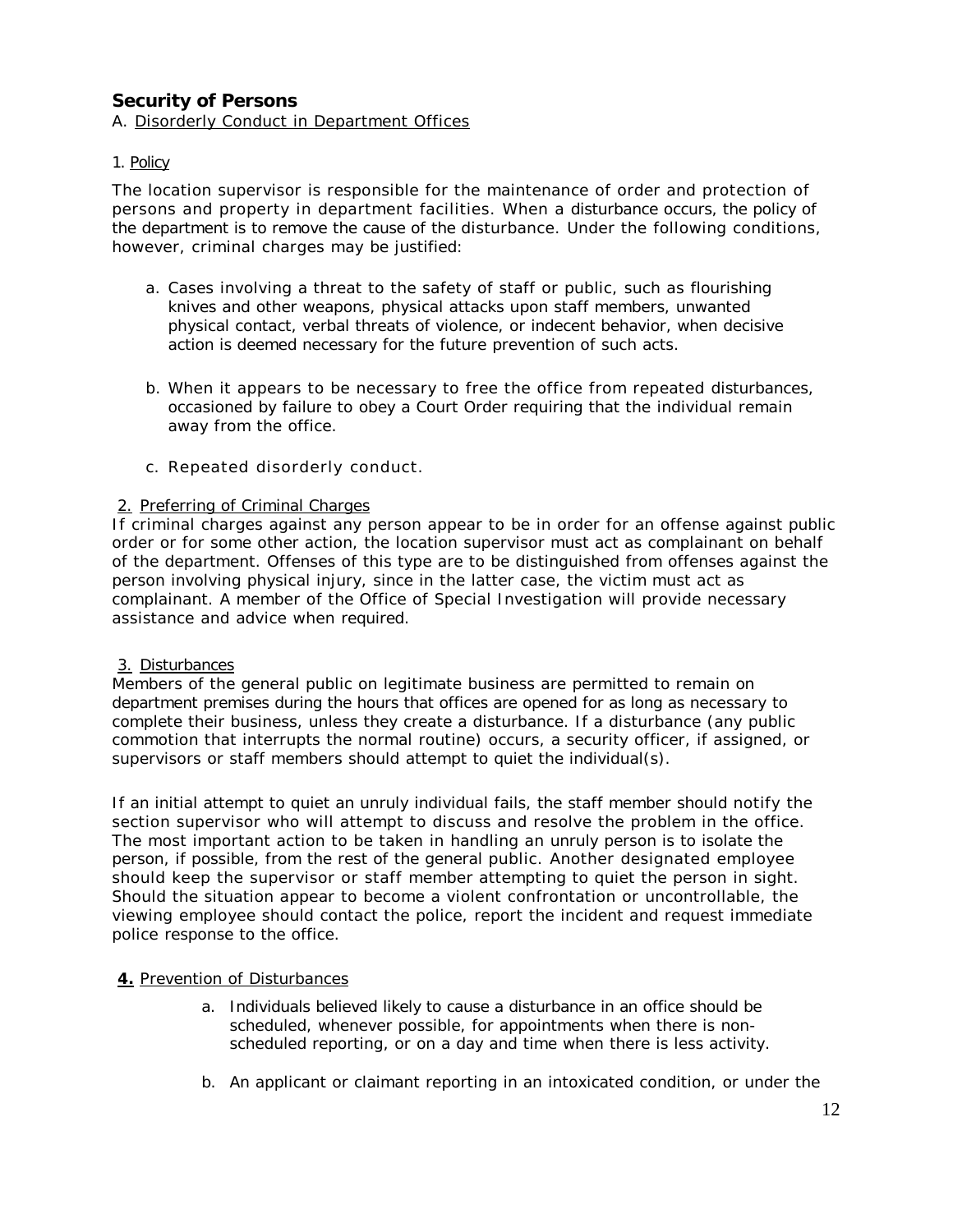influence of drugs, should immediately be observed to determine if service can be rendered. If the individual is in such condition that service cannot be rendered, the person should be requested to leave the premises. The police should be called for assistance, if needed, by the office supervisor.

c. Any suspicion from other sources that an applicant or claimant poses a potential threat should be reported to the location supervisor.

B. Offenses Against an Employee Involving Physical Injury or Threat Either an assault or the making of a threat of bodily harm against an employee is a serious matter and should be reported to the location supervisor immediately.

## 1. Threats Made by Telephone

An employee who is threatened by telephone should:

- a. Have another employee notify the location supervisor who will, if possible, listen to the conversation on a telephone extension in order to verify the information being given.
- b. Keep the caller talking, trying to get as much information as possible. If the caller can be made to state why the call is being made, e.g., disqualification from U.I. benefits, identification may be aided. Use the Telephone Threat Guide, Form GA 743.
- c. The location supervisor, after evaluation, will consider providing the employee with an escort from the office.
- d. A threat against an employee constitutes aggravated harassment, which is a crime. The employee should contact the police and report the incident if there is reason to believe that the threat is of a serious nature.

#### 2. Threats of Assault Made in Writing

If an employee receives a threatening letter, the letter and envelope should be immediately placed in a plastic wrapper or bag by the person who opens it to preserve it as evidence. The local supervisor should be advised and should call the Office of Special Investigations called for advice. Any information which may assist in identifying the sender should be reported.

# 3. Threats of Assault Made in Person

## a. Verbal Threats

- 1. The location supervisor should placate the person by engaging in calm conversation. A second employee should observe the supervisor and the person who made the threat. Should violence occur, or if the situation appears to be escalating to a physical confrontation, the observing employee should contact the police and report an emergency requiring police response.
- 2. The location supervisor should telephone the Office of Special Investigations, if necessary, for advice.
- 3. If the person refuses to be quieted, a request should be made to the individual to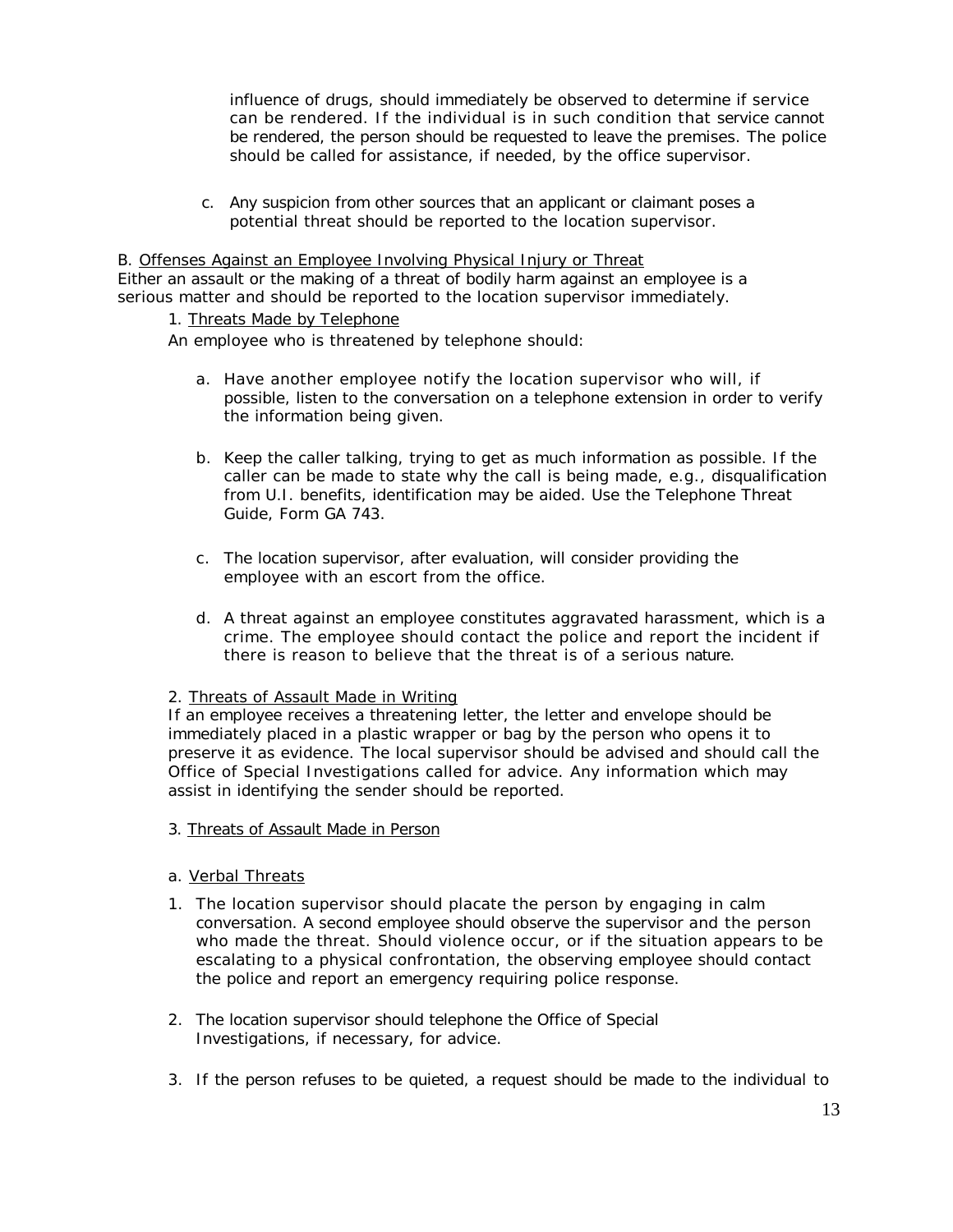leave the office. If refused, the police should be called and requested to remove the offender.

4. The Form GA 51 should be sent to the Office of the Special Investigations. (The Unusual Incident Report GA 51 Instructions and the GA 51 Unusual Incident Report can be found on the department's internal Intranet Forms page.)

#### b. Physical Threats

When a person threatens bodily harm to an employee by displaying a dangerous weapon, the employee, or those who come to give assistance, may use only such physical force as may be necessary to restrain the individual. The location supervisor and security officer, or safety assistant, should be notified promptly. The location supervisor will telephone the police and then notify the Office of Special Investigations and a Form GA 51, Unusual Incident Report shall be submitted and appropriate notifications made.

#### 4. Assault Against Employees

When an assault has been committed on an employee acting within the scope of official duties, the following actions should be taken:

- a. The Security Officer, if assigned or other staff should restrain the attacker, using only such physical force as necessary to stop the assault.
- b. Render first aid as needed to the victim.
- c. The location supervisor should call the police, the Office of Special Investigations, and the appropriate higher supervisory levels.
- d. The location supervisor should obtain signed statements from all witnesses to the assault, describing the incident.
- e. Physical evidence, such as weapons, should be secured, identified and preserved. The chain of possession of all physical evidence should be recorded.
- f. The location supervisor should document the events as accurately as possible, utilizing Form GA 51, Unusual Incident Report, and send the completed original form, and any related police report or other documentation, to the Office of the Special Investigations.

In New York State, there is no statute authorizing an employer, public or private, to file a complaint against anyone who harms one of its employees. The law requires that such a complaint must be filed by the victim. Therefore, the decision to file a complaint rests with the assaulted employee. A representative of the Office of Special Investigations or the Counsel's Office, upon request, will offer advice and assistance.

Physical injuries received in the course of, and arising out of, the performance of official duties are covered by Workers Compensation.

## C. Fire

Fire and smoke can cause fear and panic and, in some instances, fatalities. All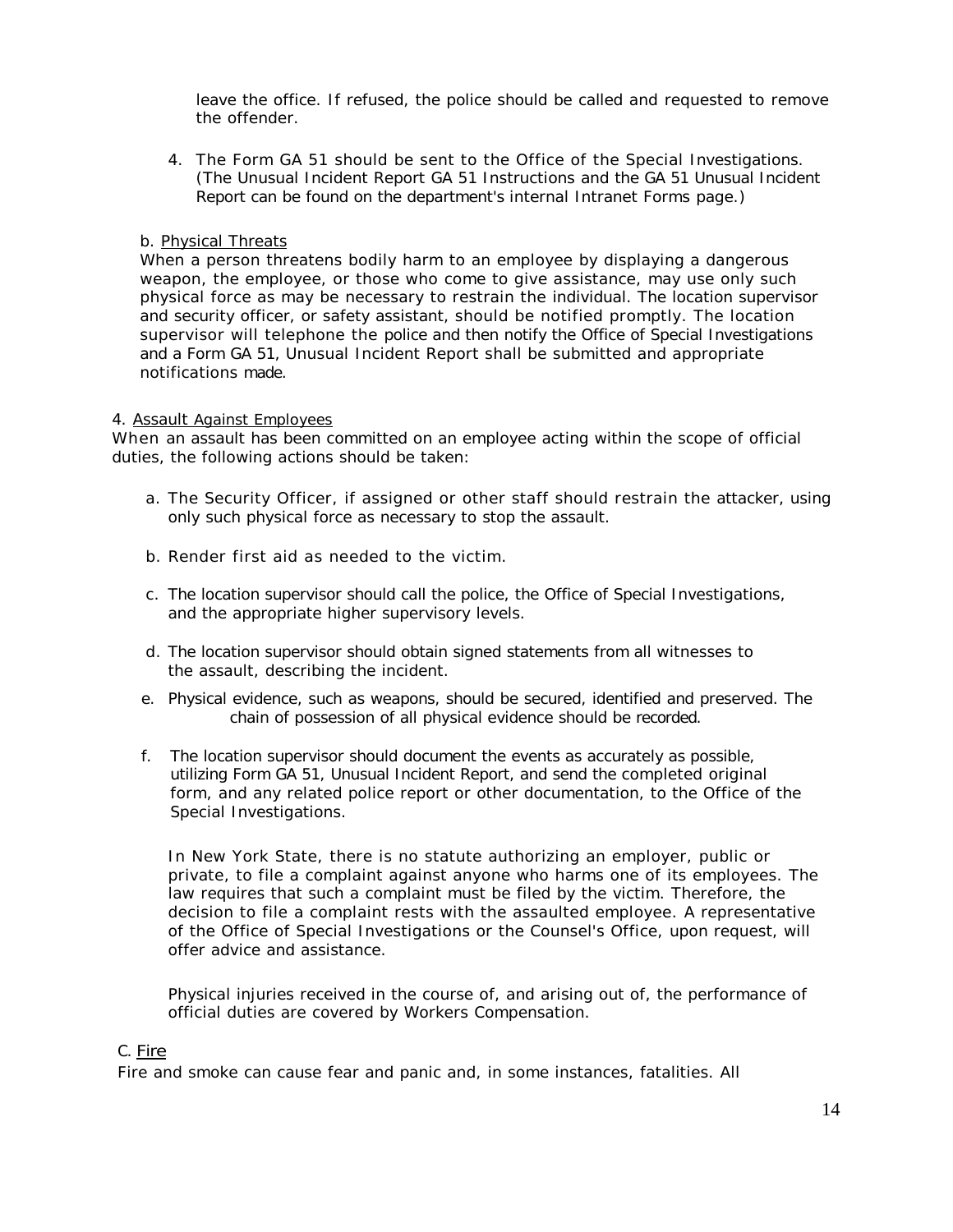employees should realize that their job automatically includes safety and fire prevention. Fires are caused by unsafe actions or unsafe conditions and may frequently be prevented if the unsafe condition or action is removed. The security officer, the safety assistant, or any employee should note any unsafe actions and conditions and bring them to the immediate attention of the location supervisor.

1. It is important that each location supervisor ensure that:

- a. The location of the nearest fire alarm call box and its proper operation is known by several responsible employees, including the security officer or the safety assistant. The office supervisor should make prior contacts with local fire units and request their aid in promoting fire safety and evacuation procedures.
- b. The telephone number of the nearest fire station is posted. When reporting a fire by telephone, the exact location, including the address, floor and building access routes should be given.
- c. All employees know the locations of fire exits and the various ways of reaching them.
- d. An emergency evacuation drill is held annually and recorded.
- e. Regularly scheduled inspections of the premises by the security officer or safety assistant are made during office hours to note any unsafe conditions, such as trash collections or blocked stairways.
- f. Fire exits are properly identified and that these exits are in good working order. Fire exits should be of the type that opens in the direction of egress. Alternate exits must be identified for use in the event that the primary exit is not available.
- g. All fire extinguishers are inspected each month by the location supervisor or designee to see that they are charged and appear to be in working order, and that the inspection tags are in place and up-to-date.
- h. All fire extinguishers are formally inspected at least annually by the company that maintains them to ensure that they are fully operational.
- i. In large offices, fire patrols are established to assist in safety and evacuation procedures.

In multi-story office buildings, in event of electrical fires, employees are cautioned against using elevators as a means of leaving the building.

- k. Stockrooms are so organized so as to eliminate possible fire hazards.
- I. Good housekeeping is encouraged to lessen the chance of fires by eliminating or reducing the fuel necessary to maintain combustion.

2. If it becomes necessary to evacuate the premises because of an actual fire, a fire drill or other emergency, the security officer or safety assistant, upon instructions from the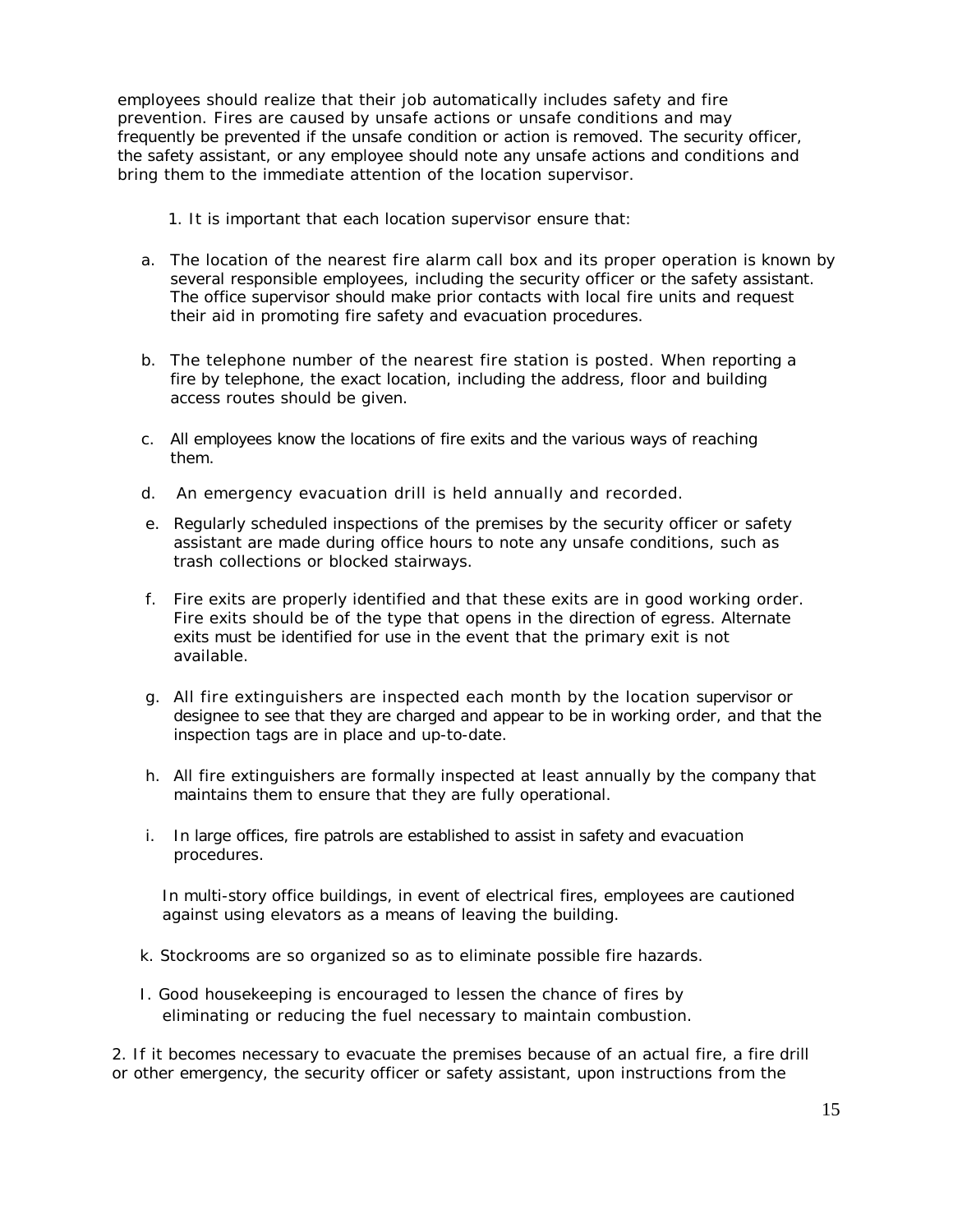location supervisor, will:

- a. In large offices, immediately alert the fire patrol to take their posts in order to assist in an orderly evacuation.
- b. Ensure that everyone in the affected area is notified of the evacuation and complies with the order to leave.
- c. Ensure that people with disabilities are allowed use of any safe elevators that are in the building. If there are no elevators or escalators, the security officer or safety assistant will direct the staff to assist people with disabilities.
- d. Special Note: Evacuation of People with Special Needs:

If employees require assistance during emergency building evacuations they are strongly encouraged to report their needs to the Floor Warden and the Fire Safety Director as soon as possible. The employee(s) should be prepared to identify the type of assistance required in order to ensure proper assistance in case of an emergency. The safety need of persons with special needs is determined on a case by case basis because they vary with each individual and building.

Provision of this information is voluntary and will only be shared with personnel who have responsibilities under the emergency evacuation plan. For example, in the event of an emergency, the Fire Safety Director/Floor Warden may share information on an employees' special needs assistance with medical professionals, emergency coordinators (i.e. Firefighters, Police Officers) and emergency personnel who need to confirm that everyone has been evacuated and others who are responsible for ensuring safe evacuation. (Examples: Special assistance may involve a permanent disability such as a respiratory issue that will inhibit the individual from using the stairs and the individual may require a respiratory device or a temporary disability such as a broken leg that would inhibit the individual from using the stairs).

In most instances, employees are not required to provide the details of their medical condition to obtain evacuation assistance. If there is a need however, the information will be kept confidential. See U.S. Equal Employment Opportunity Commission (EEOC) Guidelines on Confidentiality Fact Sheet on Obtaining and Using Employee Medical Information as Part of Emergency Evacuation Procedures at: <http://www.spu.edu/Emergency> and Crisis Management Plan

e. Report to the location manager that the evacuation has been completed. The location manager will then notify the Regional Director and the office of the Chief of Disaster Preparedness of the evacuation.

When temporary office space is obtained, the location supervisor will be responsible for carrying out the foregoing fire safety precautions.

In buildings occupied by the department and other state agencies and private concerns, the location supervisor should confer with representatives of the other offices to establish uniform actions to be taken during a fire or other emergency.

#### D. Bomb Threats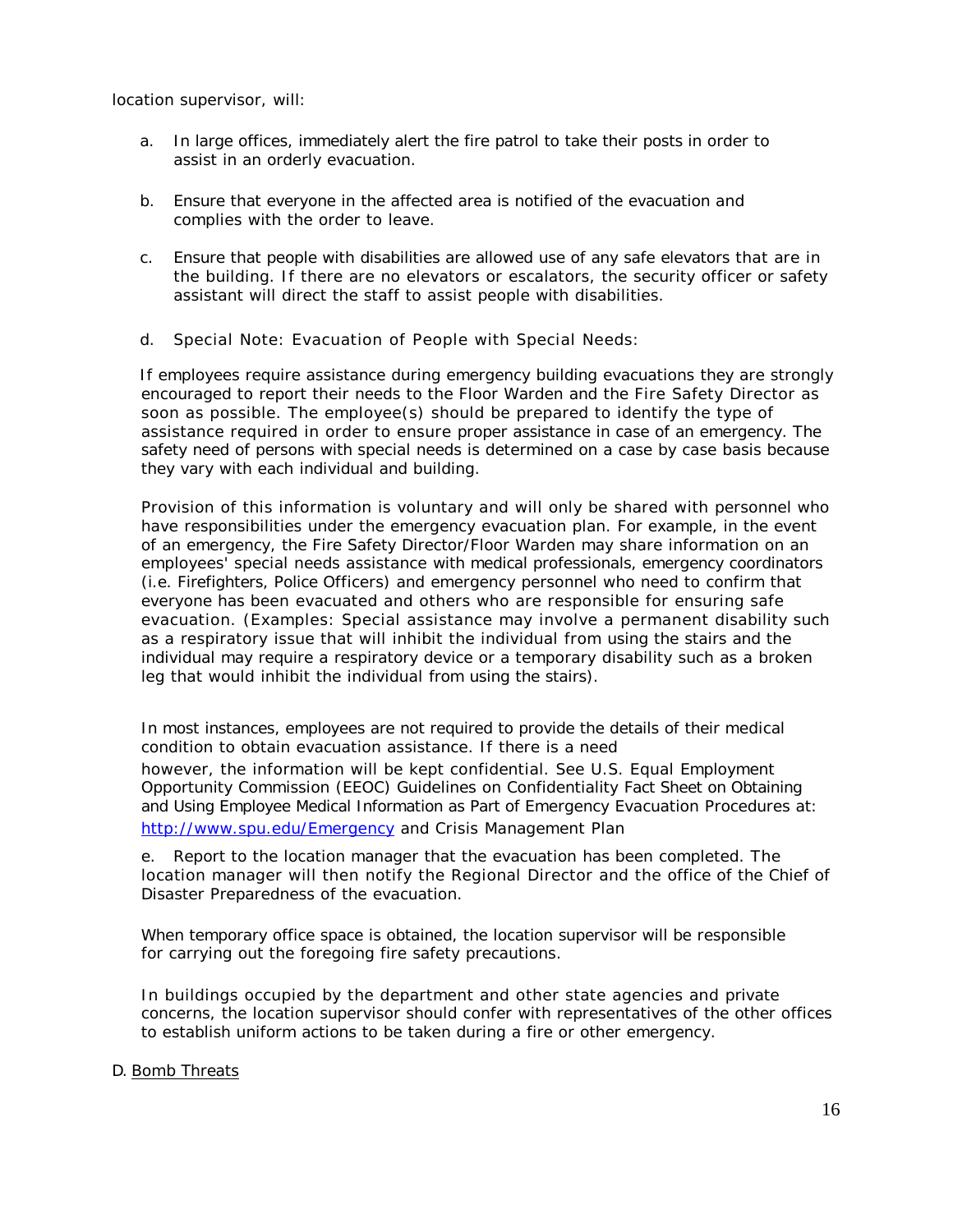Any employee whose attention is called by telephone or any other means to a bomb, suspected bomb or other explosive, must immediately notify the local supervisor and the security officer or safety assistant. When a threat is made by telephone, the person receiving the call should use the Telephone Threat Guide, Form GA 743, to:

- 1. Record exact time the message was received.
- 2. Record exact wording of the message.
- 3. Record whether the caller was male or female.
- 4. Obtain from caller, if possible, the exact location of the bomb by building, floor, stairway or room.
- 5. Jot down any additional information that may possibly be of use in identification.

The location supervisor must consider the threat as a real possibility that an actual bomb is present. Therefore, the supervisor should:

- 1. Notify the nearest local police department. In Building 12, Albany, dial 911 and notify the Office of Special Investigations at (518) 457-7012.
- 2. Cause the premises, or area in which the explosive or suspected explosive is thought to be located, to be evacuated. Evacuation procedure is outlined in Section C above.

In determining the extent of the evacuation required, it is to be assumed that a bomb may cause serious personal injury or damage to property within an area of at least 300 feet from the point of explosion.

The police will assume control of all activities regarding a bomb or bomb threat when they arrive at the location. Upon the arrival of the police, the location supervisor will confer with them in order to furnish all available information.

- 3. Instruct employees and the public not to touch or move any suspicious package, box, etc. The police, upon their arrival, will examine the items.
- 4. Follow instructions for reporting incidents as in Section III above.
- 5. Prepare a written report of the incident using Form GA 51, Unusual Incident Report, and include all details, such as:
	- a. The time of day the message was received.
	- b. Name of the person who received the message.
	- c. Exact wording, if possible, of the message.
	- d. Possible identification of caller, e.g., male or female.
	- **e.** Procedure followed.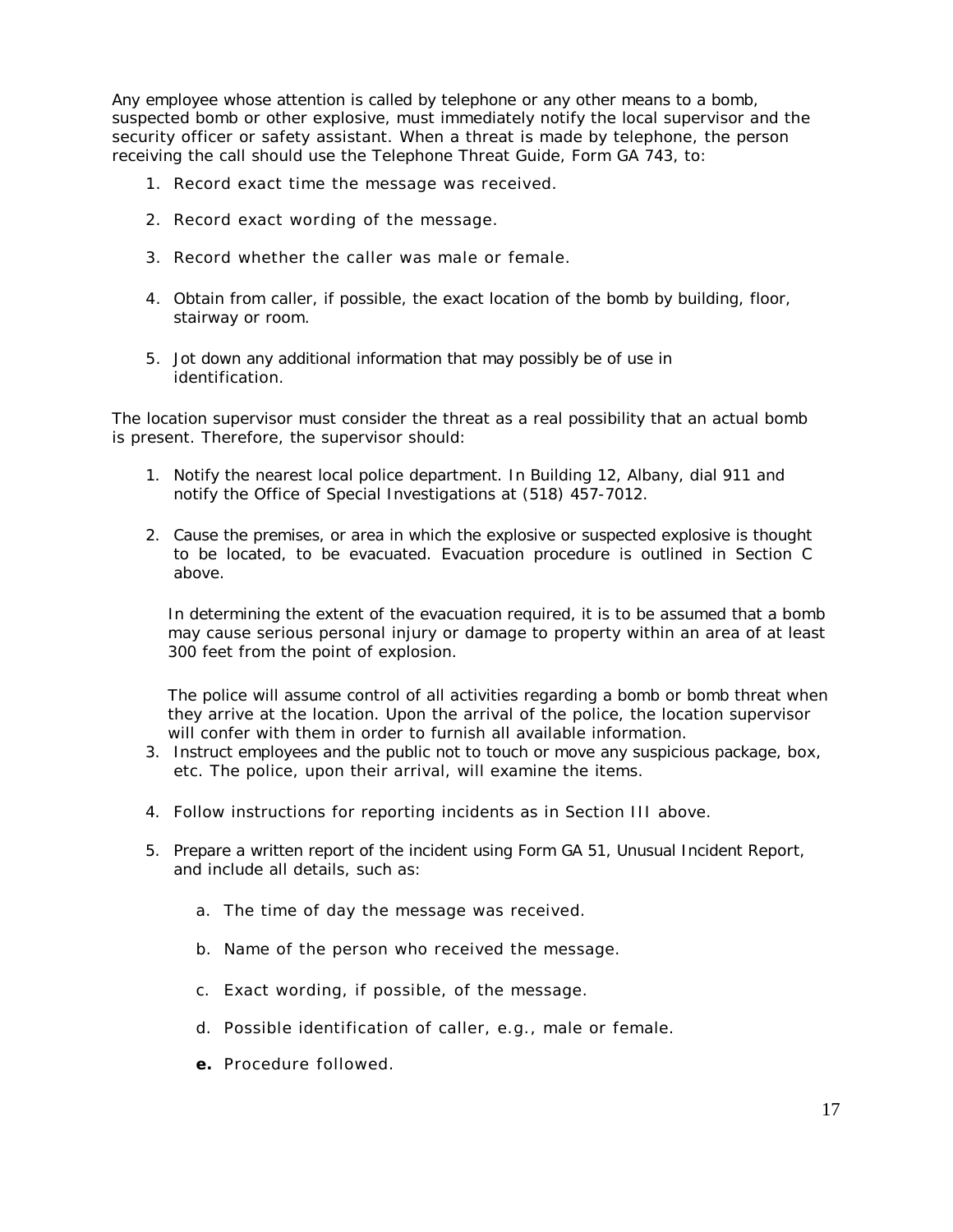# f. Damage and injuries, if any.

#### E. Disaster Preparedness

The location supervisor's prime responsibility in the event of any disaster preparedness emergency is the safety of all individuals at the official station. To assist with this responsibility, the location supervisor may call upon the Deputy Commissioner for Administration's office.

The security officer or safety assistant must be familiar with shelter areas and the access routes to them.

The location supervisor, or alternate, will be advised by the local authorities when to evacuate employees and the general public. Any evacuation should be carried out as in Section V(c) above.

1. The location supervisor is responsible for the security of department equipment, petty cash funds, tokens or postage funds on department premises. To safeguard offices against theft, the supervisor will:

a. Control number of office keys.

b. Alert employees to question anyone in an unauthorized area, and:

- 1) If a legitimate explanation is furnished, direct the individual to the proper section for service, or
- 2) If the reason given is not satisfactory, notify the location supervisor who is to take precautions to assure that there has been no tampering with means of ingress and egress, e.g., doors and windows, and to assure that no suspicious parcels have been left. Any other precautions deemed advisable should be taken.
- c. Alert all employees to their responsibilities for inspecting their work areas at the close of business to see that nearby windows and doors are locked, electrical equipment is unplugged, etc.
- d. Report unsafe or defective conditions immediately to the Office of Special Investigations, the Property Office of the Administrative Finance Bureau, and/or the landlord for appropriate remedial action (e.g., broken windows, faulty locks on outside doors or on windows, etc.).

2. The security officers also have a responsibility for department equipment in their assigned offices. In locations where a security officer is assigned, the security officer, in conjunction with the location supervisor, will:

- a. Evaluate whether windows at street level need protection by screening or bar grating.
- b. Evaluate whether flood lighting (external lighting) is necessary to illuminate front, rear and side alleyways of the office location.
- c. Evaluate the need for bar lock devices for electric typewriters and other valuable equipment.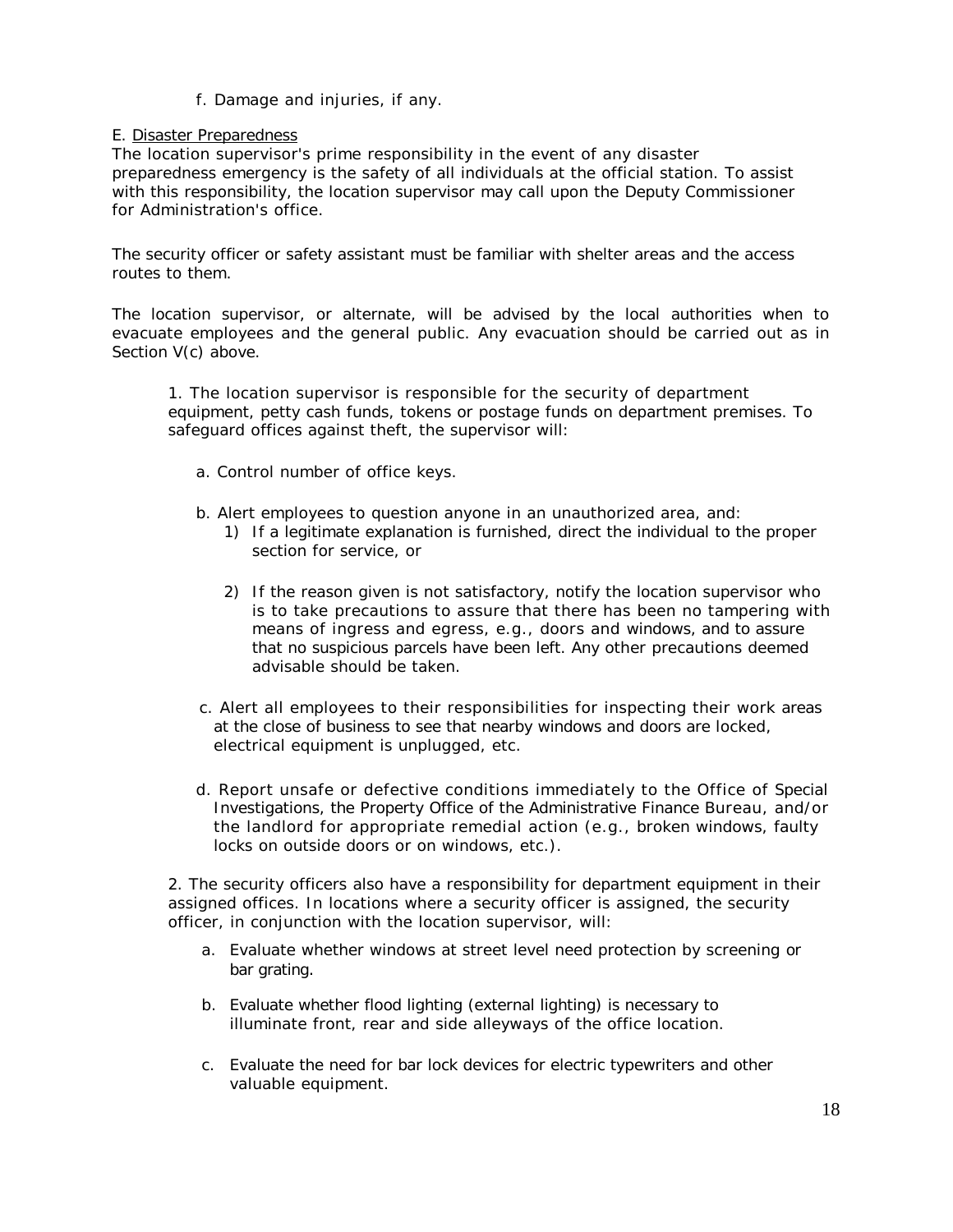- d. Evaluate the need of keeping internal lights, including the front vestibule lights, illuminated during the hours of darkness.
- e. Evaluate whether suitable bar grating adequately protects skylights.
- f. Evaluate the need for burglar alarms.
- g. Recommend reconstruction of outer doors so that hinge pins cannot be pulled or broken, and assuring that outside door locks adheres to standards.
- 3. The security officer or the safety assistant should ensure that:
	- a. Everyone, except those duly authorized, has left the premises and that all doors and windows are secured at the close of business.
	- b. Movable equipment, e.g., adding machines, should be moved at the end of the workday to a secure area.

# **Security of Personal Property**

To safeguard personal property, the following precautions should be taken:

- A. Employees must be cautioned not to keep any valuables in their desks.
- B. Employees should not leave their personal belongings on the desktop or in any exposed area. Female employees should place their purses in desk drawers, and, if keys are available, lock their desks when they leave; otherwise, take their belongings with them when they leave the work area.
- C. Employee lockers should have keys so that employees may secure their personal belongings.
- D. Coat racks are to be located away from the general public in an area accessible only to employees.
- E. Valuable items should not be left overnight.

**NOTE:** The department is not an insurer of, nor is it responsible for, the personal property of employees brought in to department premises. In addition, the State Finance Law does not provide for the reimbursement of administrative claims filed by department employees for theft of their personal property.

# **Security of Field Staff**

The Department of Labor has various units that send employees into the field to advance our mission. Investigators and auditors go to businesses to examine books and records and interview employees and employers, inspectors examine a myriad of equipment and work practices from mines and explosives to carnival rides and restaurants. Each field activity has its own unique safety challenges.

A. Standard operating procedures (SOP) are to be written for all aspects of the fieldwork to be performed by Department of Labor employees. The supervisor will determine the specific health and safety risks and the level of risk associated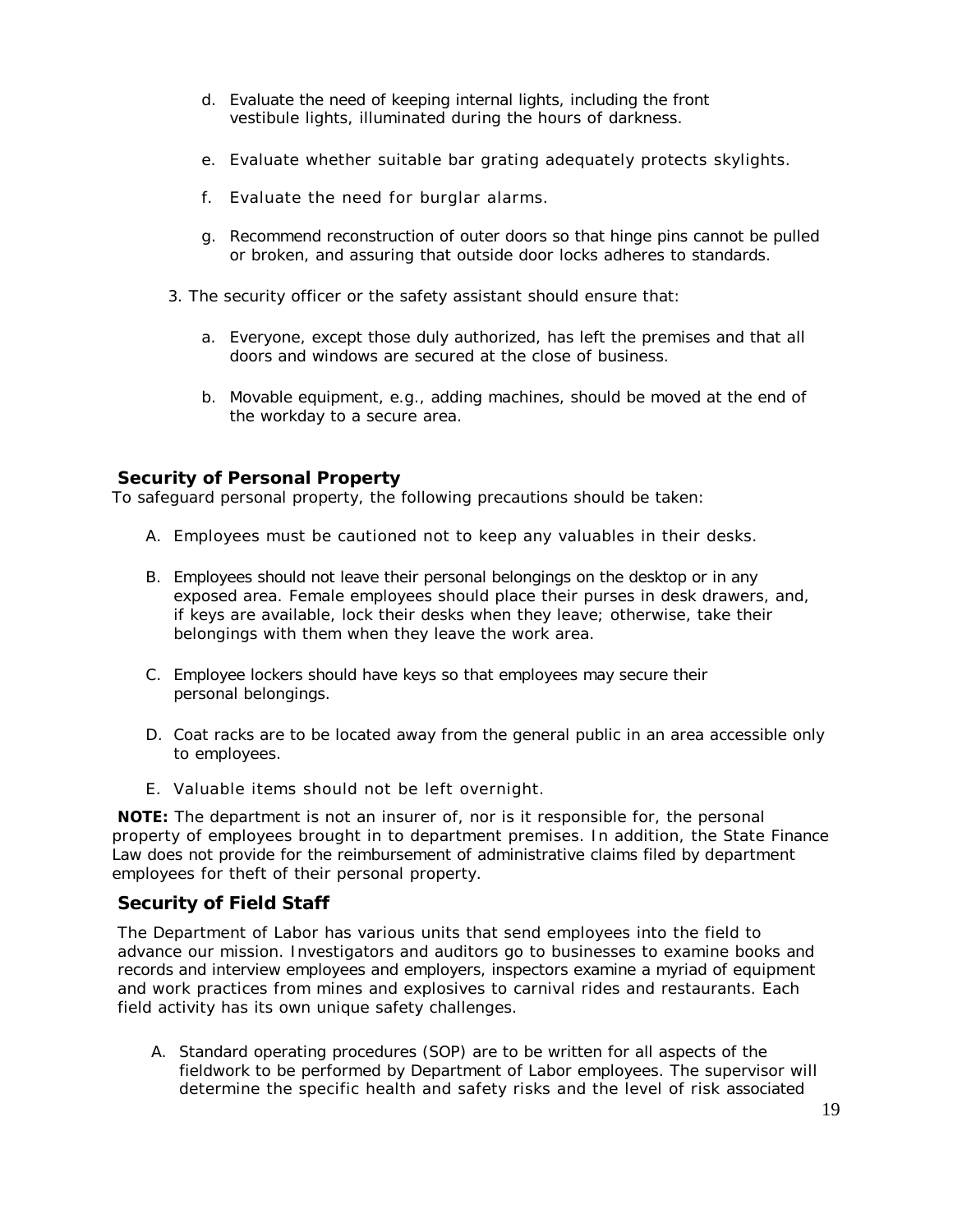with each phase of the SOPs for the particular field investigation or inspection. These risks must be detailed, and guidelines to protect the employee from the risk must be written and acknowledged by the employee prior to commencing the field activity. These SOPs for specific work must be reviewed and updated annually by the supervisor and acknowledged by the employee.

- B. Employees must follow the SOP for the fieldwork performed. The SOP lists the potential safety and health hazards and the preventive work practices and personal protective equipment needed based on the risk. If specialized training is required to perform the fieldwork, this should be noted. Employees must not conduct fieldwork unless they have the personal protective equipment and the training required by the SOP.
- C. Employees must notify a supervisor of the locations where they will be investigating/inspecting. The notification must have the address, a phone number of the site (if available), and the approximate time of day the employee will be at the site. Carry a cell phone in case of an emergency, and give your supervisor the cell number. Microsoft Outlook calendars are the preferred means of notifying the supervisor of the field schedule by the employee scheduling the visit on a shared calendar with the pertinent information on the appointment.
- D. If employee is concerned about the safety of the area, the employee should notify the supervisor both before and after completing their work at the location.
- E. If threatened with violence while performing their duties, employees must leave the scene, notify their supervisor immediately, and with the concurrence of their supervisor, notify law enforcement. If the employee is a victim of an assault or other hostile physical contact, the employee should notify law enforcement immediately.
- F. In the event of any incidents encountered during the field work that warrant first aid, medical care or police action, the employee must notify the supervisor as soon as possible. The employee or supervisor must complete an Unusual Incident Report in accordance with this policy. A SH 900 must also be completed for injuries. All injury claims that involve more than simple first aid should be filed within 24 hours. For serious injuries or death, the injuries must be reported to the Office of Special Investigations and to the appropriate Deputy Commissioner as soon as "practically possible but no longer than 8 hours after the employee or supervisor knows or, with diligent inquiry, would have known of the death or serious injury or illness."
- G. Make a copy of the SOP's emergency plan with all the emergency numbers and take it with you each time you go out to the field. Go over the checklist to make sure you have protective equipment etc., with you before beginning your field assignment.

# **Training**

Every location manager and/or supervisor is responsible for conducting, or providing, training for employees. Such training should include, but not be limited to, reporting of incidents, security of persons, fire protection, and security of department and personal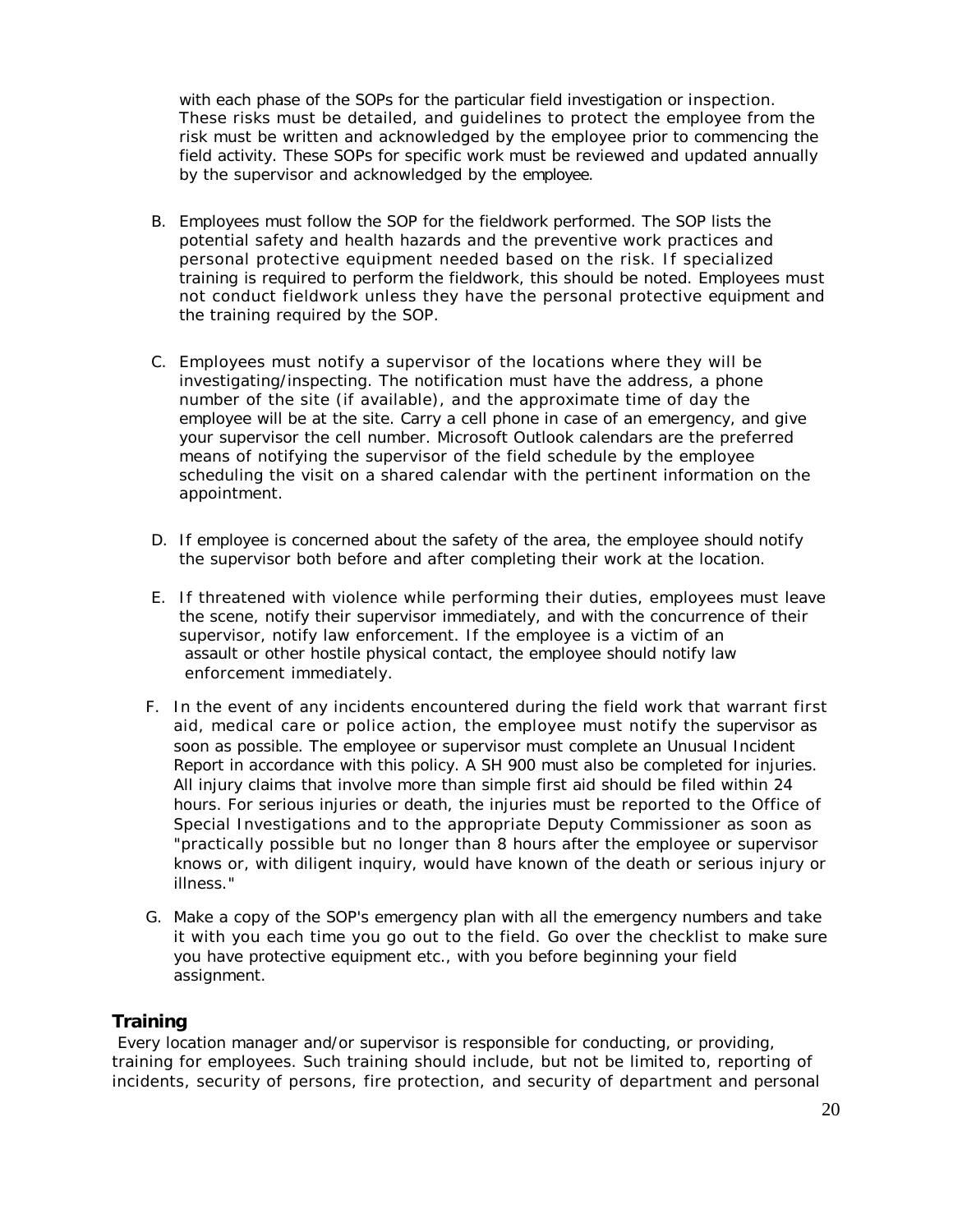property.

# **Related Topics:**

GA Manual Topic 0249 Department Policy on Domestic Violence

GA Manual Topic 0235 Hazard Communication/Right to Know Program GA

Manual Topic 0526 Identification Cards

# **Contact Information**

For further information, contact the Office of Special Investigations at (518) 457-7012.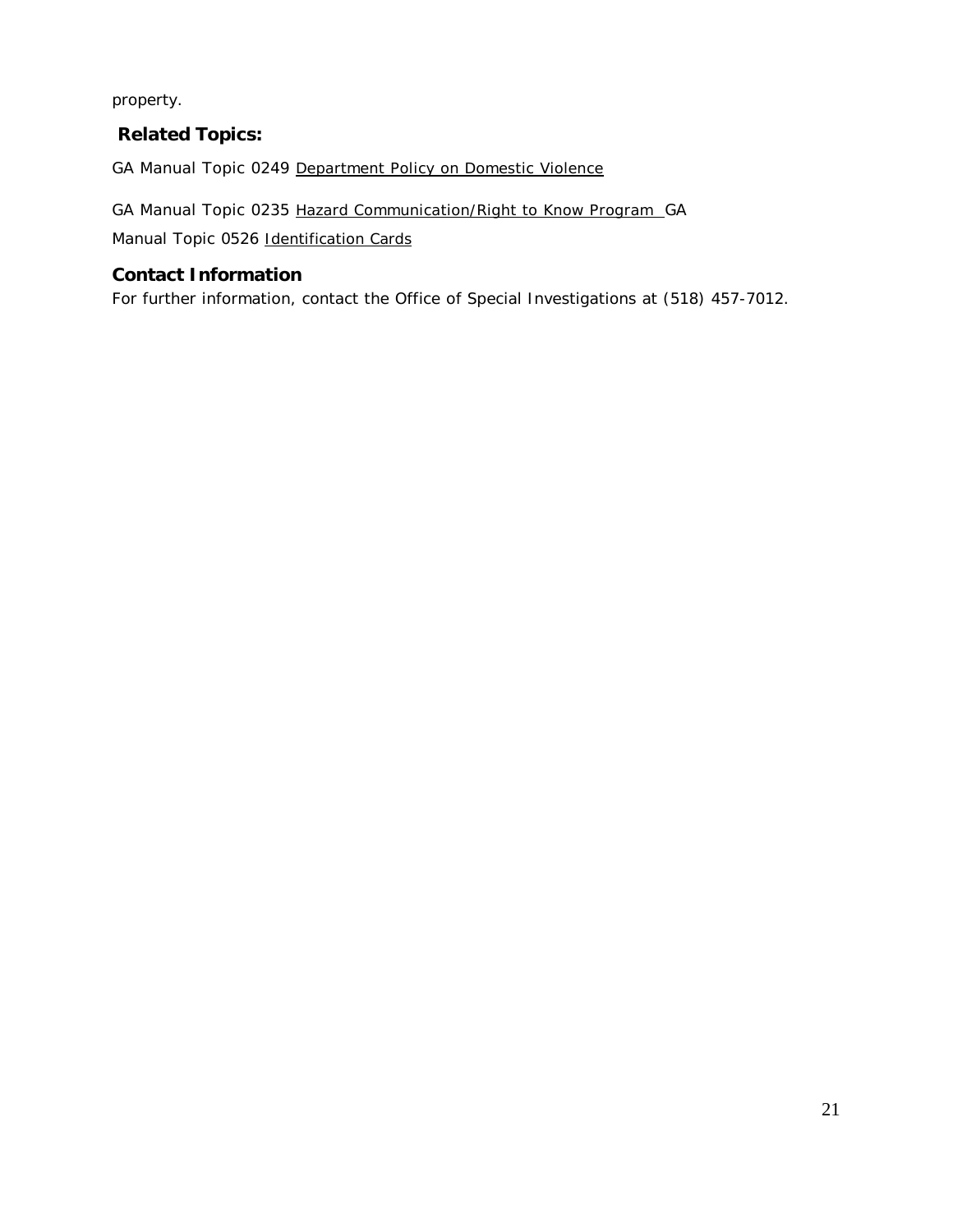# NYSDOL Model Program on Workplace Violence Prevention

# **POLICY STATEMENT ON WORKPLACE VIOLENCE**

# **Workplace Violence Prevention Program & Incident Reporting**

The New York State Department of Labor, regardless of location, is committed to the safety and security of our employees. Workplace violence presents a serious occupational safety hazard to our agency, staff, and clients. Threats, threatening behavior, or acts of violence against employees, visitors, guests, or other individuals by anyone on a NYSDOL worksite will be thoroughly investigated and appropriate action will be taken, including summoning criminal justice authorities when warranted. **All** employees are responsible for actively participating in their workplace violence prevention program by creating an environment of mutual respect for co-workers and clients. Employees are directed to adhere to procedures and program requirements, which will provide for a safe and secure work environment.

This program is designed to meet the requirements of NYS Labor Law 27b, "12 NYCRR Section 800.6 Public Employer Workplace Violence Prevention Programs". Our program includes an ongoing workplace evaluation that is designed to identify the workplace violence hazards employees may be exposed to. In addition; it includes establishing a committee made up of management and Authorized Employee Representatives who will have an ongoing role of participation in the evaluation process, recommending methods to reduce or eliminate the hazards identified during the process and investigating workplace violence incidents or allegations. All employees will participate in the annual Workplace Violence Prevention Training Program.

The goal of this program is to promote the safety and well-being of all people in our workplace. All incidents of violence or threatening behavior will be responded to immediately upon notification. NYSDOL has identified response personnel that include a member of management and an employee representative. If appropriate, the NYSDOL will provide counseling services or referrals for employees.

# **Reporting Workplace Violence**

All NYSDOL personnel are responsible for the timely reporting of any violent incidents, threatening behavior, including threats they have witnessed, received, or have been told that another person has witnessed or received.

The Department of Labor has a longstanding policy of zero tolerance for assaults or threats against its employees. To effectuate this policy the Department has in place a rule requiring employees to report any such incident to their manager and to the Office of Special Investigations.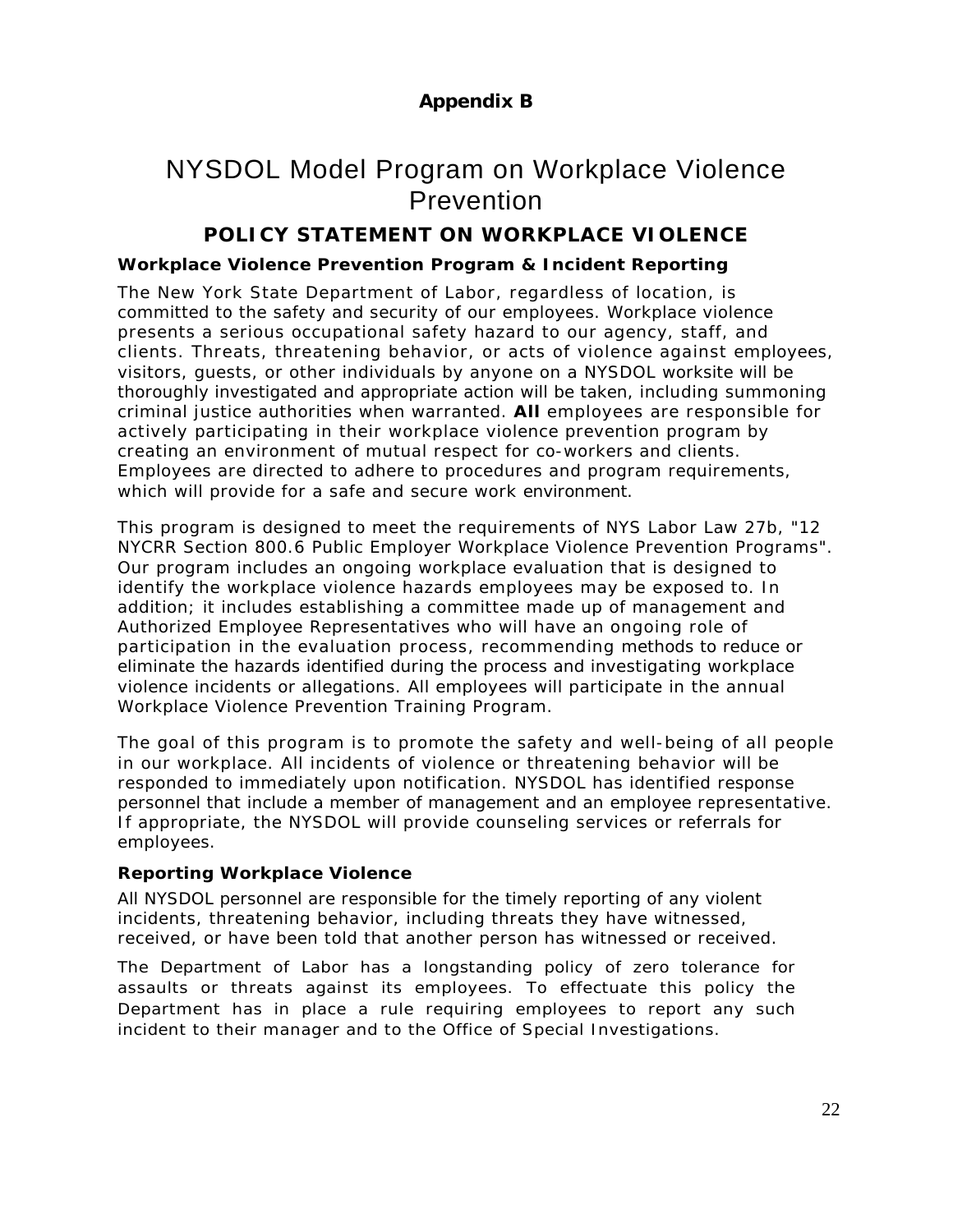The procedure for reporting incidents is described in GA Manual. **Topic 0504 follows:**

Every Department supervisor, office or location manager, and administrator must be aware of the requirement to notify levels of higher authority whenever any incident occurs that may present any danger to employees or to Department clients in Labor Department facilities that may impede official functions, or when a request for assistance is made that is questionable. This notification should be made as expeditiously as possible, with immediate telephone communication to the next higher supervisory level, which could be to a District, Regional, or main office location.

Management at higher levels should also be notified. Depending on the seriousness of the occurrence, the Executive Deputy Commissioner of Labor should be notified as soon as possible, through appropriate management channels. Problems that should be brought to the attention of the Executive Deputy Commissioner will include, but are not limited to, those concerning interagency matters, criminal activities, severe effects on employees, and widespread service dislocation.

The Office of the State Inspector General (OSIG), Executive Chamber, State Capitol, Albany 12224, shall be notified of any occurrences involving criminal activity or serious misconduct by an employee, and any occurrence that threatens, or places, employees or resources in serious jeopardy or danger. The OSIG may be contacted by telephone at 1-800-367-4448. The Counsel's Office shall be notified of any occurrences that present a danger to Department clients.

Following this initial notification, Department supervisors must prepare a fully detailed description of the incident, utilizing Form GA 51, Unusual Incident Report, and transmit the original to the Office of Special Investigations, and other copies to the appropriate supervisory office (Division Director, Bureau Head, Board Chair, or appropriate Regional Director), and to the AFB Property Office, Room 536, Building #12, Albany. In cases of damaged, missing, or stolen equipment, a copy of the Unusual Incident Report should be sent to the AFB Purchase and Contracts Unit, Room 454, Building #12, Albany.

Every Department supervisor, office or location manager, or administrator shall also be responsible for notifying the local employee representatives when an incident of workplace violence has occurred. This notification shall be made as expeditiously as possible taking into account the nature of the event.

#### **Types of Incidents Reported**

The Department of Labor requires reports on the following classes of incidents: Assault, Bomb Threat, Breaking and Entering, Theft, Fire, Personal Injury/Medical Emergency, Power Failure, Property Damage, Smoke/Fumes/Odors, Disruptive Conduct/Harassment, and Vandalism. Any other category of incident is reported in an "Other" category. All employee misconduct is reported both to the State Inspector General and to the Office of Employee Relations.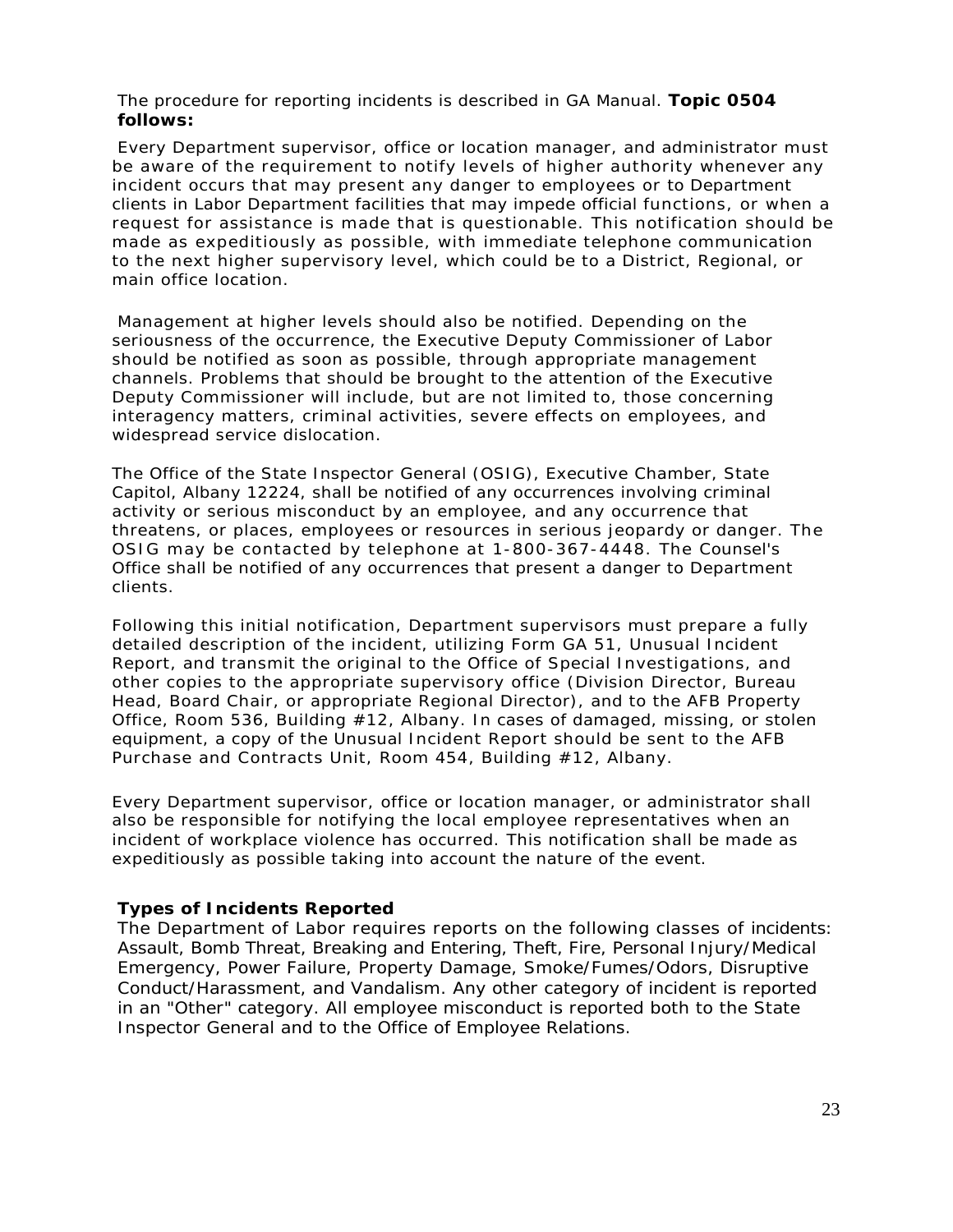# **Appendix C**

# **DISRUPTIVE CUSTOMER ACTION CHART**

| Letter $#$     | <b>Behavior Type</b>                           | Suspension<br>Period                            | <b>Offer</b><br>Hearing? |
|----------------|------------------------------------------------|-------------------------------------------------|--------------------------|
| 1              | violent or harmful                             | not less than 6 months                          | Yes                      |
| no letter      | 1st Disruptive not<br>removed from<br>premises | None--verbal<br>warning<br>and document file    | <b>No</b>                |
| $\overline{2}$ | 1st Disruptive if<br>removed from<br>premises  | 10 business days                                | <b>No</b>                |
| 3              | 2nd Disruptive                                 | 90 days                                         | Yes                      |
| 4              | 3rd Disruptive                                 | one year                                        | Yes                      |
| no letter      | 1st Center Rule<br>Violation                   | None, Verbal<br>warning confirmed<br>in writing | <b>No</b>                |
| 5              | 2nd Center Rule<br>Violation                   | 5 - 10 business<br>days (privilege<br>specific) | <b>No</b>                |
| 6              | 3rd Center Rule<br>Violation                   | 90 days (all<br>services)                       | Yes                      |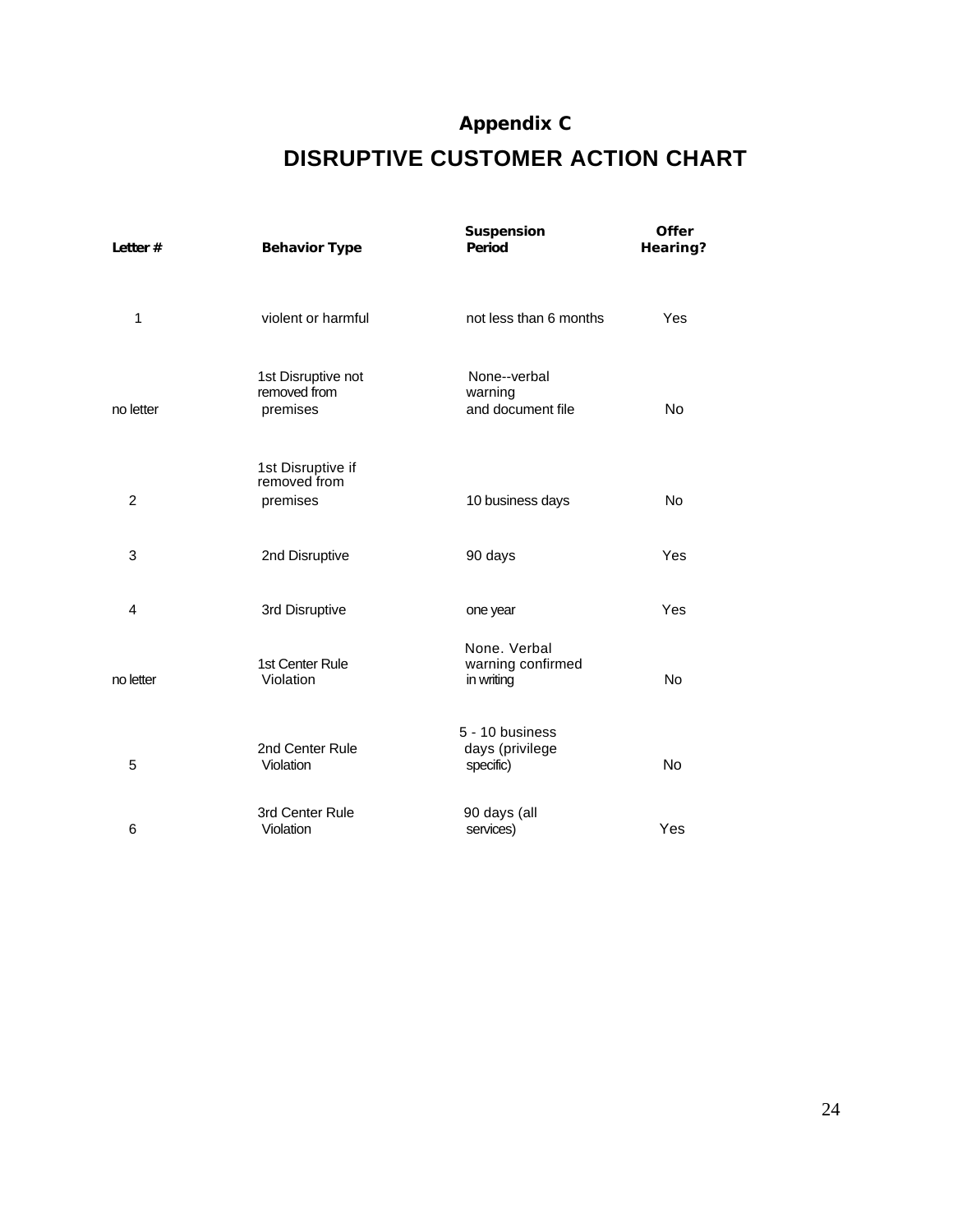# **Appendix C**

# **Letter Template #1 (Physical, Violent or Harmful Behavior)**

## NOTICE

On (insert date of the latest incident ), you (describe the customer's behavior). In accordance with Department of Labor policy and procedure, behavior that either threatens or places employees and/or customers of the

r One-Stop Cente ) at risk of bodily harm is not acceptable; therefore service to you at any One-Stop Center in New York State is suspended until (insert suspension date). After this date, you may apply to (insert appropriate Manager/Location Supervisor's name(s) to have this suspension removed. The Department of Labor reserves the right to impose specific requirements for reinstatement to ensure adequate protections are afforded employees, partners and customers.

If you do not agree with this decision, you may request a hearing by writing this office within 15 days of the date of this letter. You will be notified of the date and location of the hearing by certified mail. You may be represented by counsel and bring witnesses.

Your failure to request a hearing within 15 days, or your failure to appear at the date specified for the hearing, will result in this suspension taking effect as specified above.

Note: The BEWO Chief or NYSDOL Manager/Location Supervisor (depending on the signatory), One-Stop Center Manager, DEWS Director, Counsel's Office, and the Office of Special Investigations should be copied on the letter.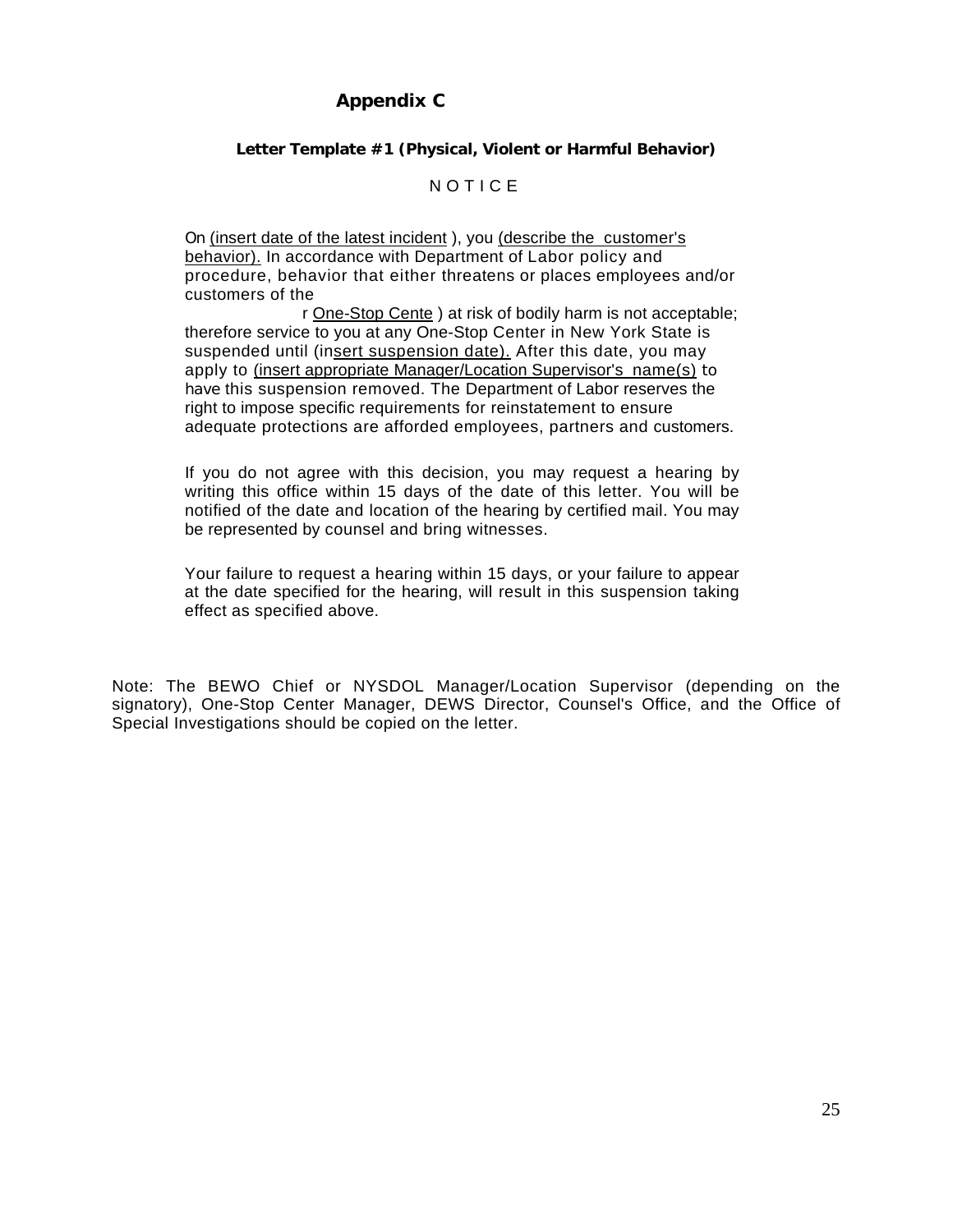# **Letter Template #2 (Disruptive Behavior)**

# NOTICE

After having been warned on (insert date of warning) that future occurrences of (Identify the customer's behavior) would result in a suspension of service, on (insert date of latest incident), you (describe the customer's behavior that recurred). In accordance with the stated policy and procedure of this center, behavior that is disruptive or disrespectful toward staff and customers is not acceptable; therefore, you are suspended from receiving services in any One-Stop Center in New York State until (insert date).

Another occurrence of this or similar behavior will result in a suspension of 90 days.

Note: The One-Stop Center Manager, BEWO Chief and the Office of Special Investigations should be copied on the letter. The days of suspension should be counted from the day after the occurrence of the disruptive incident (effective the next business day). Given the short time frame for this suspension, the notice should be approved and mailed as quickly as possible (i.e., by the next business day).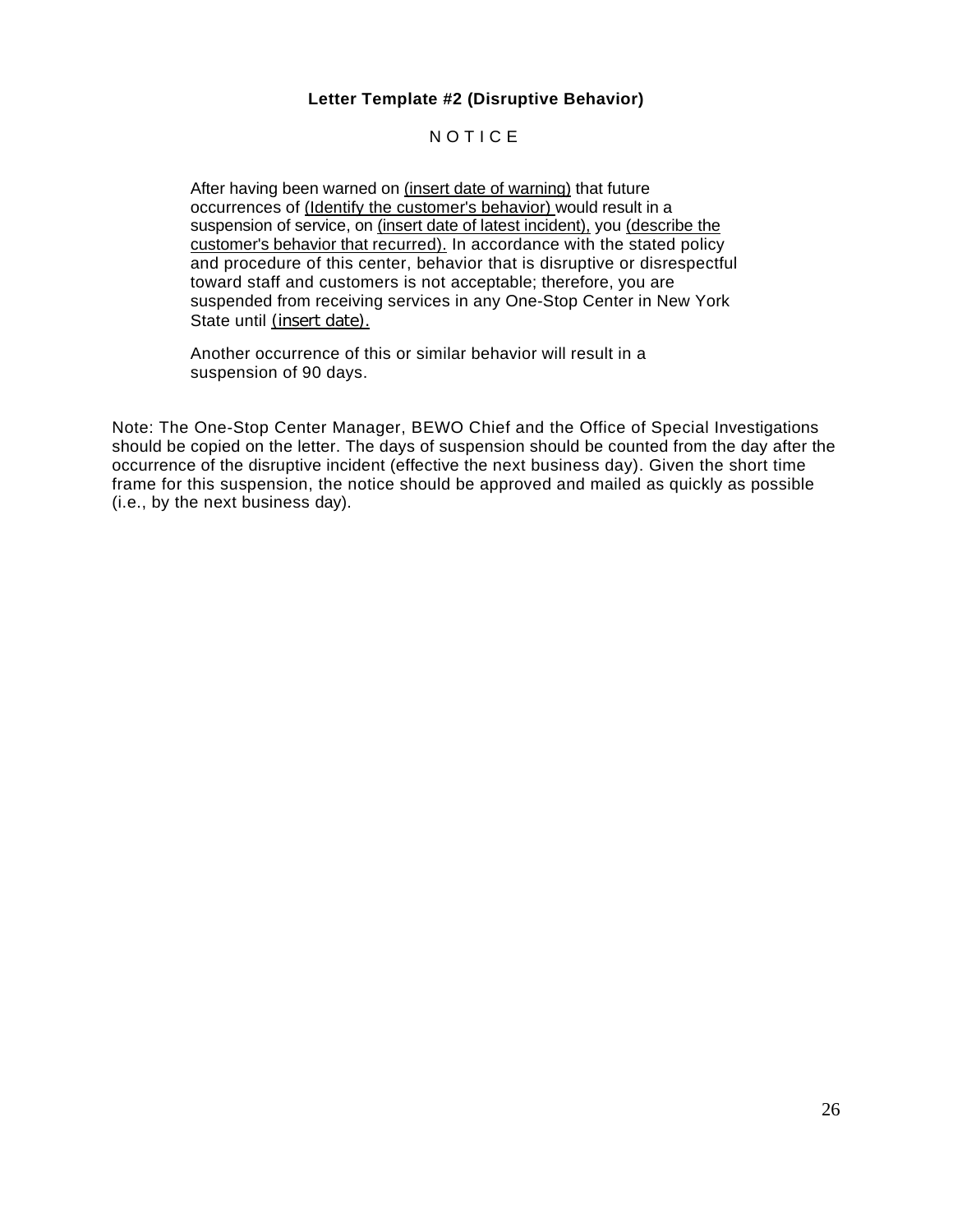**Letter Template #3 (Disruptive Behavior, Second Suspension)**

# NOTICE

On (insert date), you were suspended from receiving services for (insert number of days suspended) business days for (insert summary of customer's behavior ). You were advised that a repetition of this behavior would result in a 90-day suspension from receiving services.

On (insert date) you (insert summary of customer's behavior that recurred). This behavior violates established local office rules prohibiting disruptive behavior or behavior that is not respectful of staff or customers. Since this is your second infraction, you are suspended from receiving services at any One-Stop Center in New York State for 90 days or until (insert date).

Another occurrence of this or similar behavior will result in your being suspended from service for one year.

If you do not agree with this decision, you may request a hearing by writing this office within 15 days of the date of this letter. You will be notified of the date and location of the hearing by certified mail. You may be represented by counsel and bring witnesses.

Your failure to request a hearing within 15 days, or your failure to appear at the date specified for the hearing, will result in this suspension taking effect as specified above.

Note: The One-Stop Center Manager, BEWO Chief, DEWS Director, the Office of Special Investigations, and Counsel's Office should be copied on the letter. The 90 days (not business days) should be counted effective the day after the second occurrence with the suspension ending effective the 91<sup>st</sup> day.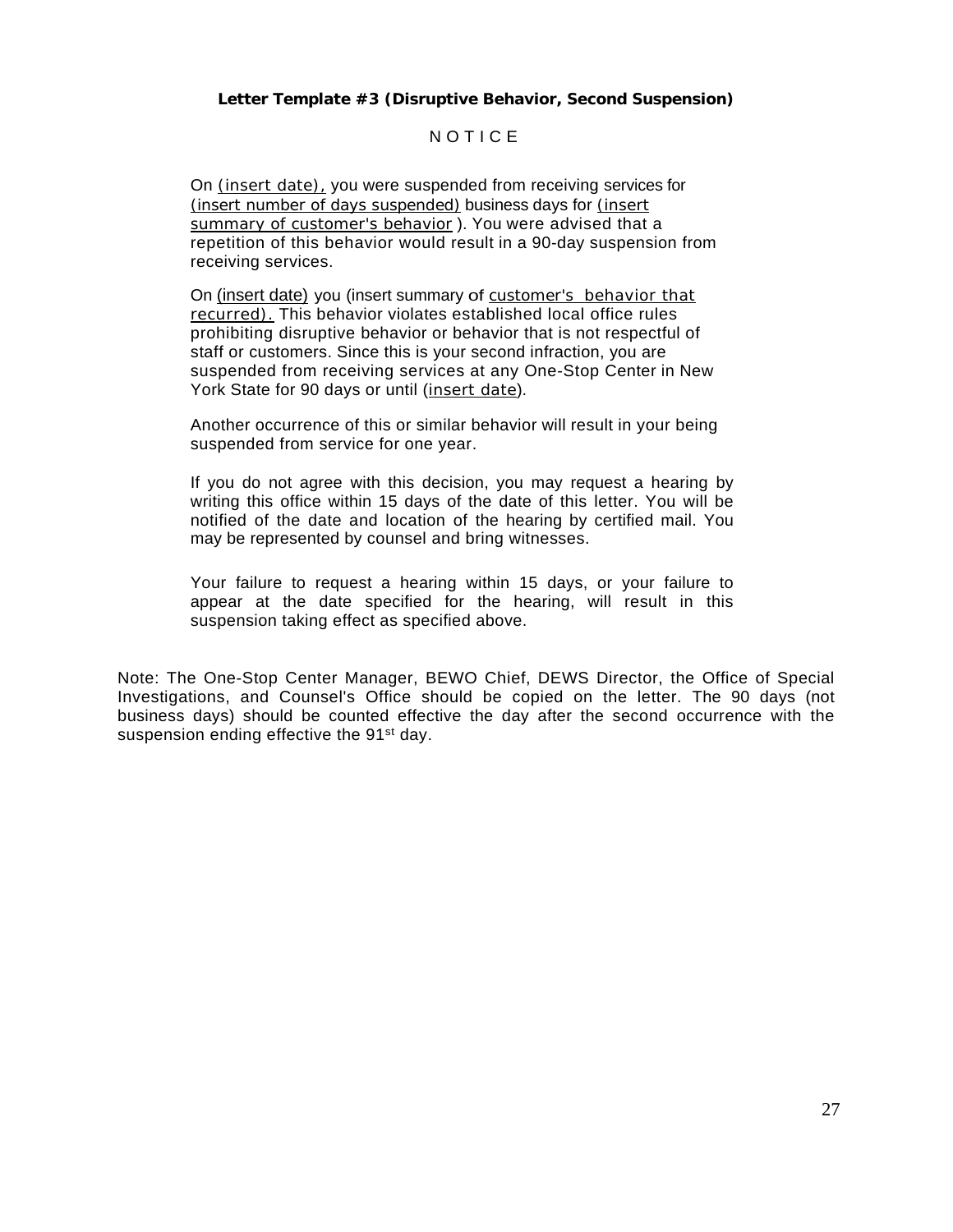# **Letter Template #4 (Disruptive Behavior, Third Suspension)**

# NOTICE

On (insert date), you were suspended from receiving services for (insert number of days suspended) business days for (insert summary of customer's behavior). On (insert date) you were suspended from receiving services for 90 days for (insert summary of customer's behavior ) and advised that further incidences of disruptive behavior would result in a year's suspension.

On (insert date ) you (insert summary of customer's behavior ). Since this is your third infraction, you are suspended from receiving services in any One-Stop Center located in New York State for one year or until (insert date). After this date, you may apply to (insert Name, title, location) to have this suspension removed. The Department of Labor reserves the right to impose specific requirements for reinstatement to ensure adequate protections are afforded employees and customers at its Centers.

If you do not agree with this decision, you may request a hearing by writing this office within 15 days of the date of this letter. You will be notified of the date and location of the hearing by certified mail. You may be represented by counsel and bring witnesses.

Your failure to request a hearing within 15 days, or your failure to appear at the date specified for the hearing, will result in this suspension taking effect as specified above.

Note: The One-Stop Center Manager, BEWO Chief, DEWS Director, Counsel's Office, and the Office of Special Investigations should be copied on the letter.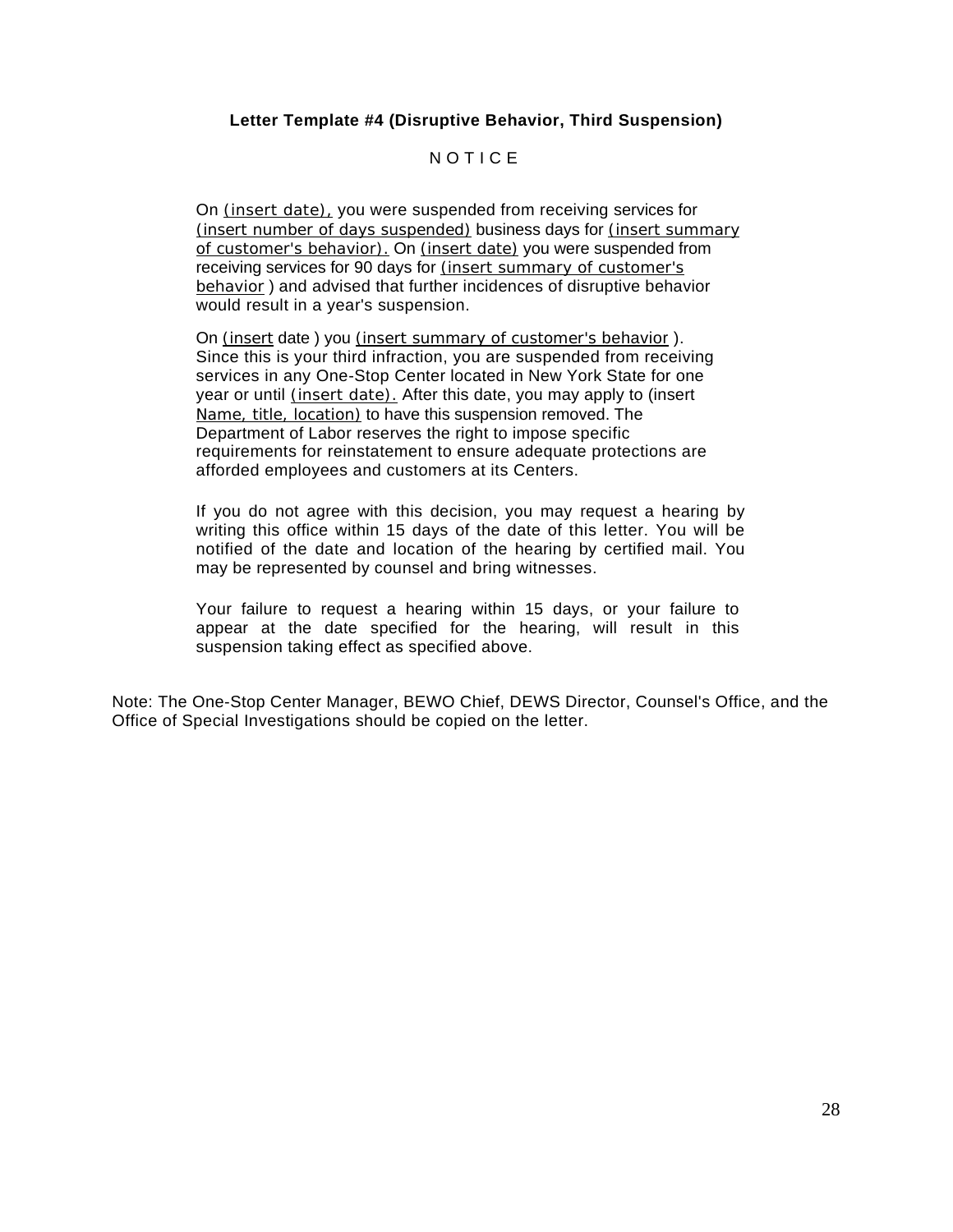# NOTICE

On (insert date) you violated the (insert name of One-Stop Center) Center's rule prohibiting (insert rule). You (insert description of customer's infractior). You had previously been warned that this activity was a violation on (Insert date), and that a second occurrence would result in a loss of privileges.

As such, you are suspended from (insert privilege(s) that are barred) at the (Insert name of One-Stop Cents ) until (insert date). A third infraction will result in your being suspended from accessing any privileges in any One-Stop Center located in New York State for 90 days.

Note: The One-Stop Center Manager, BEWO Chief and the Office of Special Investigations should be copied on the letter. Because of the short duration of the suspension, the notice should be sent out as quickly as possible (i.e., by the next business day).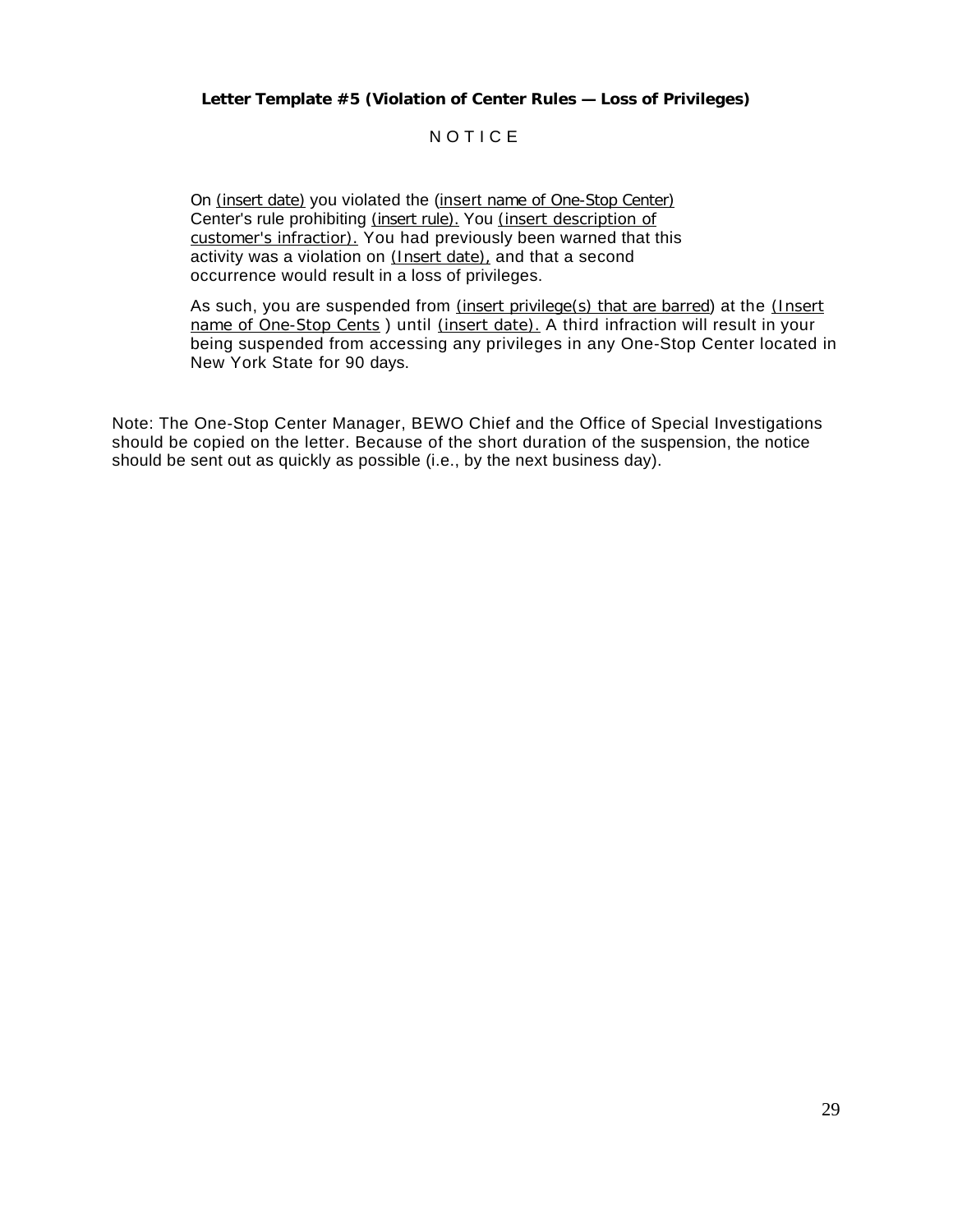# **Letter Template #6 (Violation of Center Rules — 90 Day Suspension)**

# **NOTICE**

On (insert date) you (insert description of customer's infraction). On (insert date of warning) you were warned about similar activity and on (insert date) you received a (insert the length of suspension imposed) loss of privileges for this behavior.

Since this is your third infraction, you are suspended from accessing any services in any One-Stop Center located in New York State for 90 days or until (insert date).

If you do not agree with this decision, you may request a hearing by writing this center within 15 days of the date of this letter. You will be notified of the date and location of the hearing by certified mail. You may be represented by counsel and bring witnesses.

Your failure to request a hearing within 15 days, or your failure to appear at the date specified for the hearing, will result in this suspension taking effect as specified above.

Note: Copy the One-Stop Center Manager, BEWO Chief, DEWS Director, and Counsel's **Office**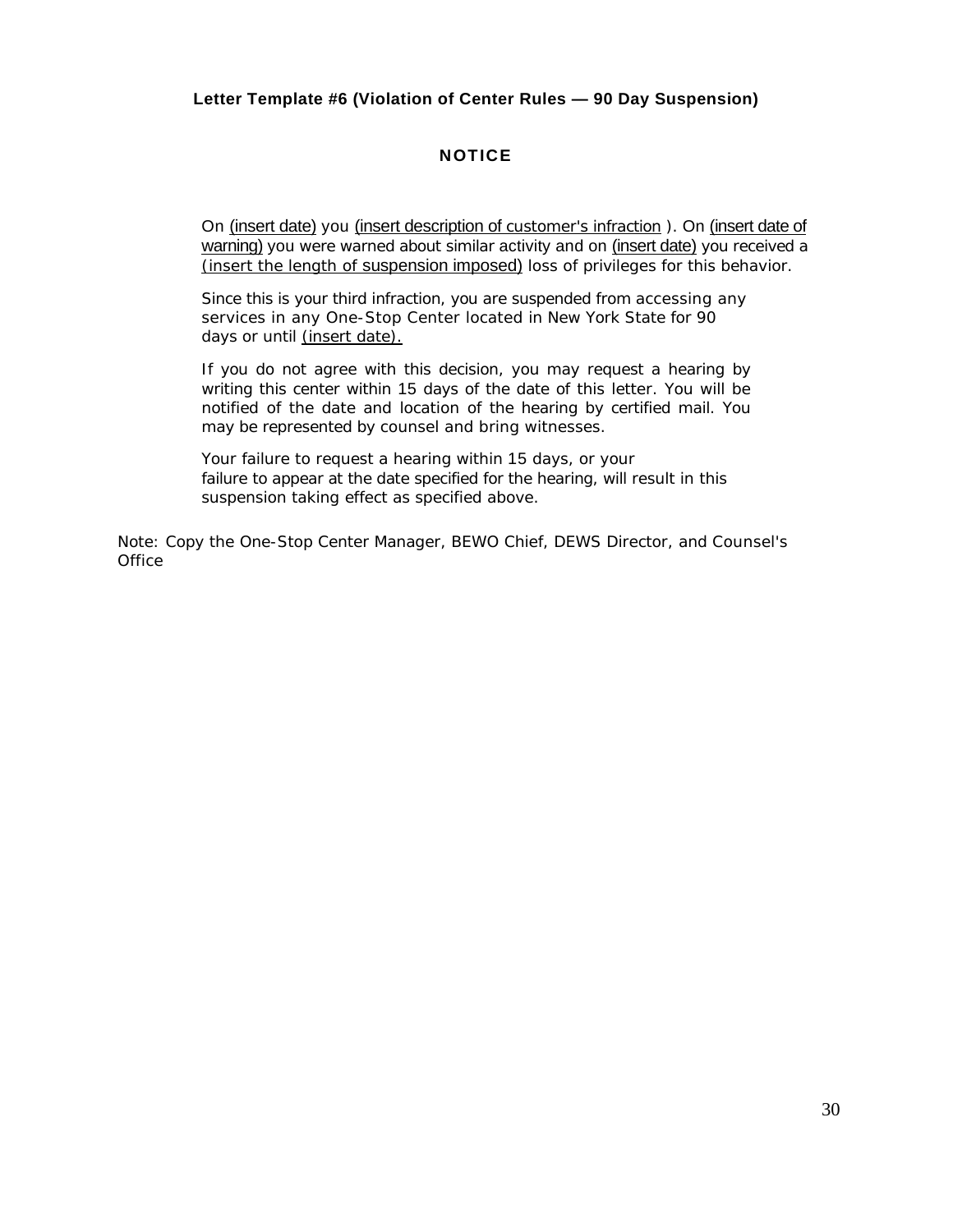#### **Appendix D CUSTOMER CODE OF CONDUCT**



Resource Area Internet and Computer Use Policy

**Welcome to the ULSTERWORKS OneStop Job Center Resource Room. Our goal is to make the use of these computers easy and accessible for customers. We ask that you be considerate of others by using the computers only for activities directly related to your job search or other uses approved by staff. Please complete your work as quickly as possible if others are waiting. If you need help using the computer, please ask. We are here to help you.**

Appropriate computer usage includes:

- Program registration;
- Accessing job-related resources;
- Researching companies;
- Resume and cover letter writing;
- Job search, searching job databases; and
- Researching career and educational options.

Inappropriate computer usage includes:

- Changing or adding settings, formats, bookmarks or favorites;
- Downloading software without explicit authorization of Resource Room staff;
- Receipt, storage, transmission or viewing of offensive, racist, sexist, obscene, or pornographic information or materials;
- Infringing copyrights or violating software licensing agreements;
- Wagering, betting, selling or other commercial activities;
- Invading the privacy of others;
- Conducting personal business and/or research unrelated to program eligibility, job search or career exploration; and
- Hacking of computers or computerized systems.

E-Mail Use in the Resource Area

**Job searching for many job seekers and employers routinely requires the use of e-mail.**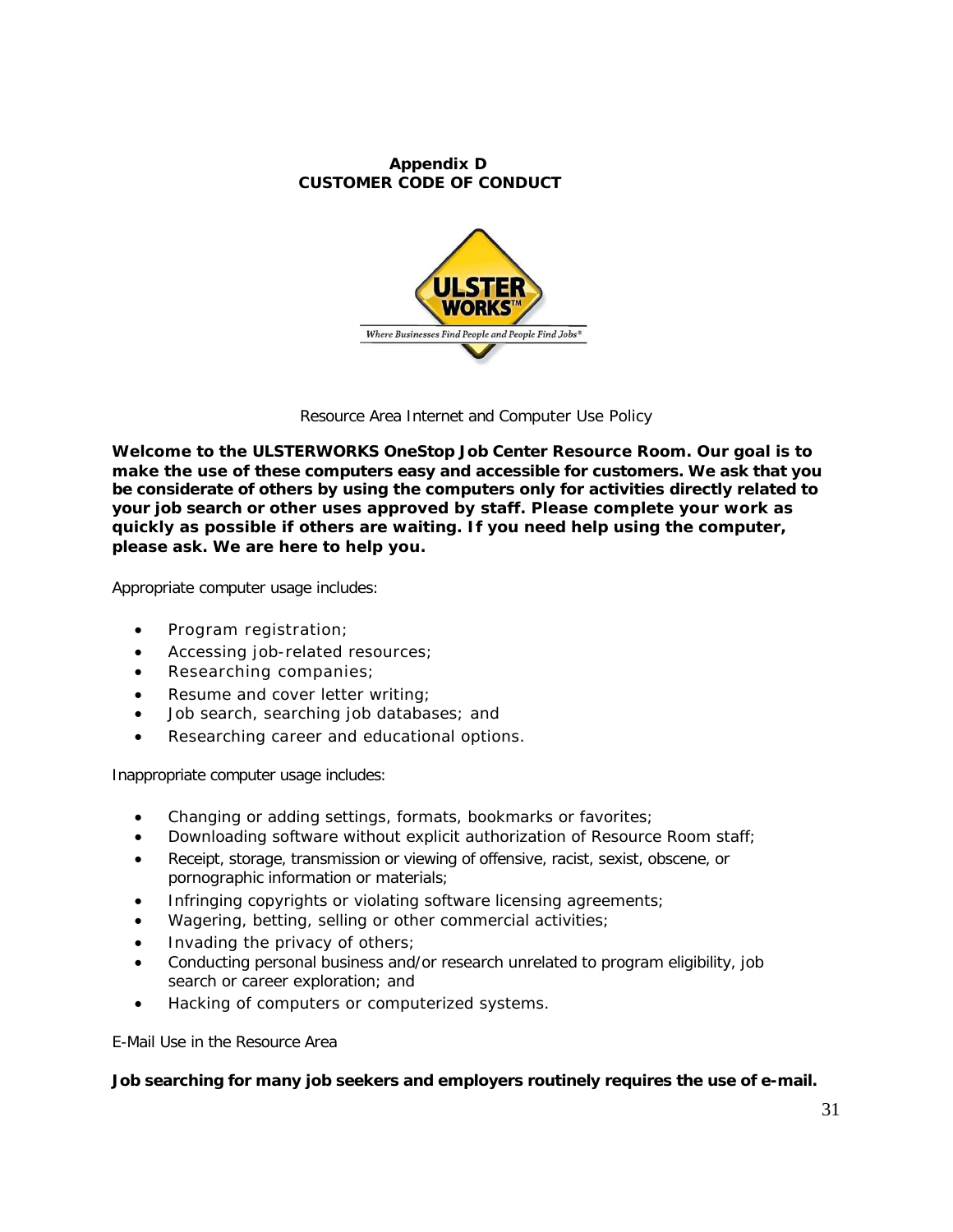**There are several free e-mail sites available for use. You are encouraged to use business-related sites such as: [www.yahoo.com,](http://www.yahoo.com/) [www.hotmail.com,](http://www.hotmail.com/) [www.gmail.com.](http://www.gmail.com/)**

## **E-mail use in the Resource Area can only be used for job search related activities, for example:**

- Transferring résumés;
- Receiving applications from employers;
- Seeking additional information regarding employment;
- Clarifying questions from potential employees and employers; and
- Notification to the job seeker of job openings (used with SMART 2010, JOB central, indeed, etc.).

#### **In addition, ULSTERWORKS OneStop Job Center has put the following rules in place to prevent transmission of viruses from disks, and we ask that you follow these additional policies:**

- Disks used in the Resource Room are to be maintained at the Service Desk.
- Staff has the right to monitor appropriate use of resources and equipment in the Resource Room.
- Misuse of the computer, printer, or any site equipment will result in the loss of privileges and/or criminal charges.
- The ULSTERWORKS OneStop Job Center assumes no responsibility for any damage, direct or indirect, that users or anyone else may experience through access to the Internet.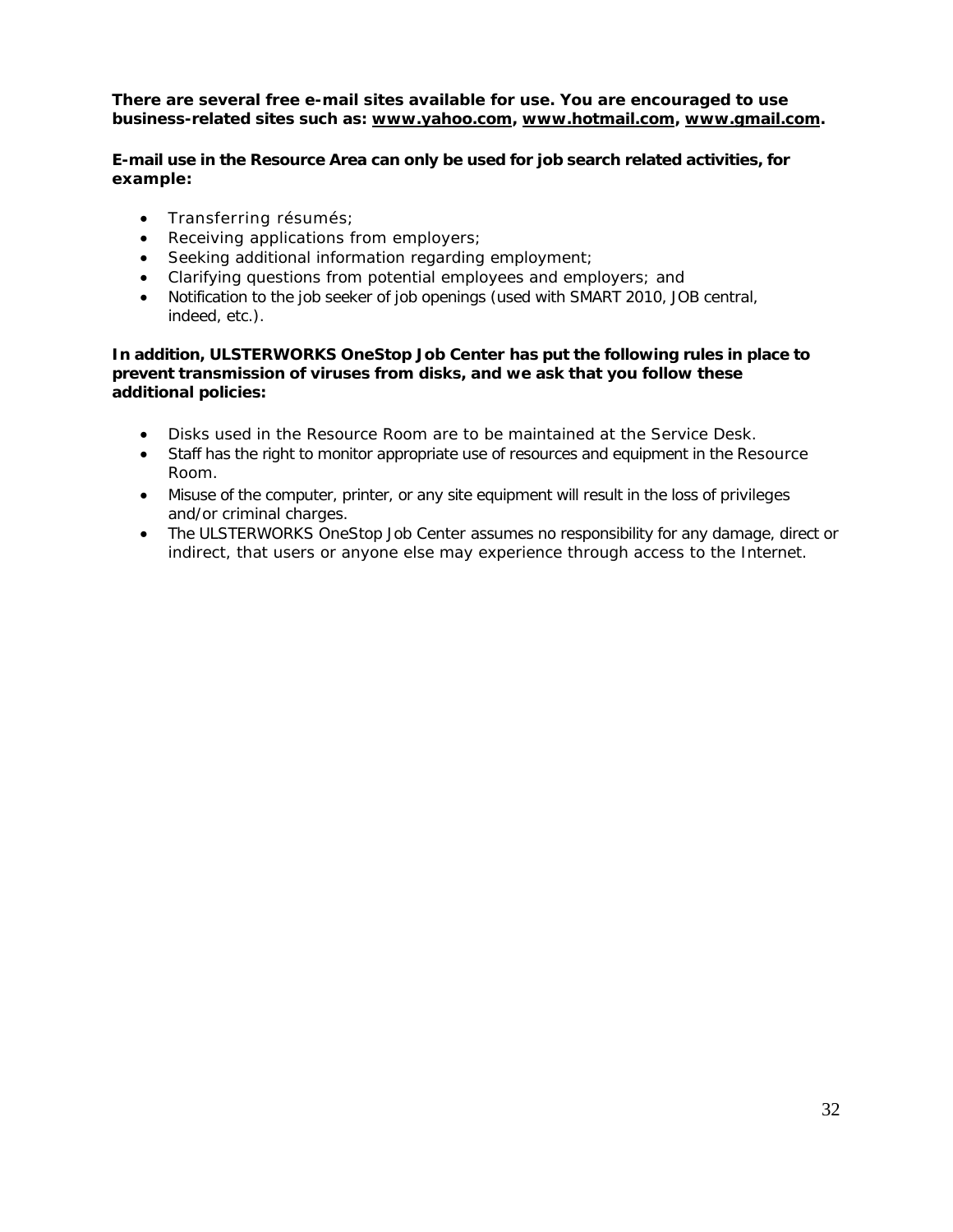

# CUSTOMER CODE OF CONDUCT

# **As a customer of the One-Stop system, I agree to work within the following rules:**

- I will conduct myself in a manner that is professional, courteous and respectful.
- I will work in a manner that is productive to my finding employment, training or educational opportunities.
- I will dress in an appropriate manner suitable for most work environments.
- I will notify Workforce System staff when I am offered and/or accept employment.
- I will follow the *Facilities and Equipment Usage Agreement* (attached).
- I will not use equipment (phone, fax, copier, computers, software programs, etc.) for personal use.
- I will notify Workforce System staff when equipment fails to function.
- I will not bring food or drink into the Resource Room.
- I will seek out clarity and thorough understanding of what is expected of me when at the Workforce System location.
- I will, if I disagree, seek out the appropriate staff for resolution to any problems.
- I will not engage in physical or verbal confrontation with staff, or other customers.
- I will use appropriate work place language and refrain from yelling and profanity.
- I will, when told, cease all inappropriate behavior.
- I will notify Workforce System staff when others are acting inappropriately.
- I understand that failure to abide by this Code of Conduct may result in a loss of privileges or bar me from participation at Workforce Systems locations.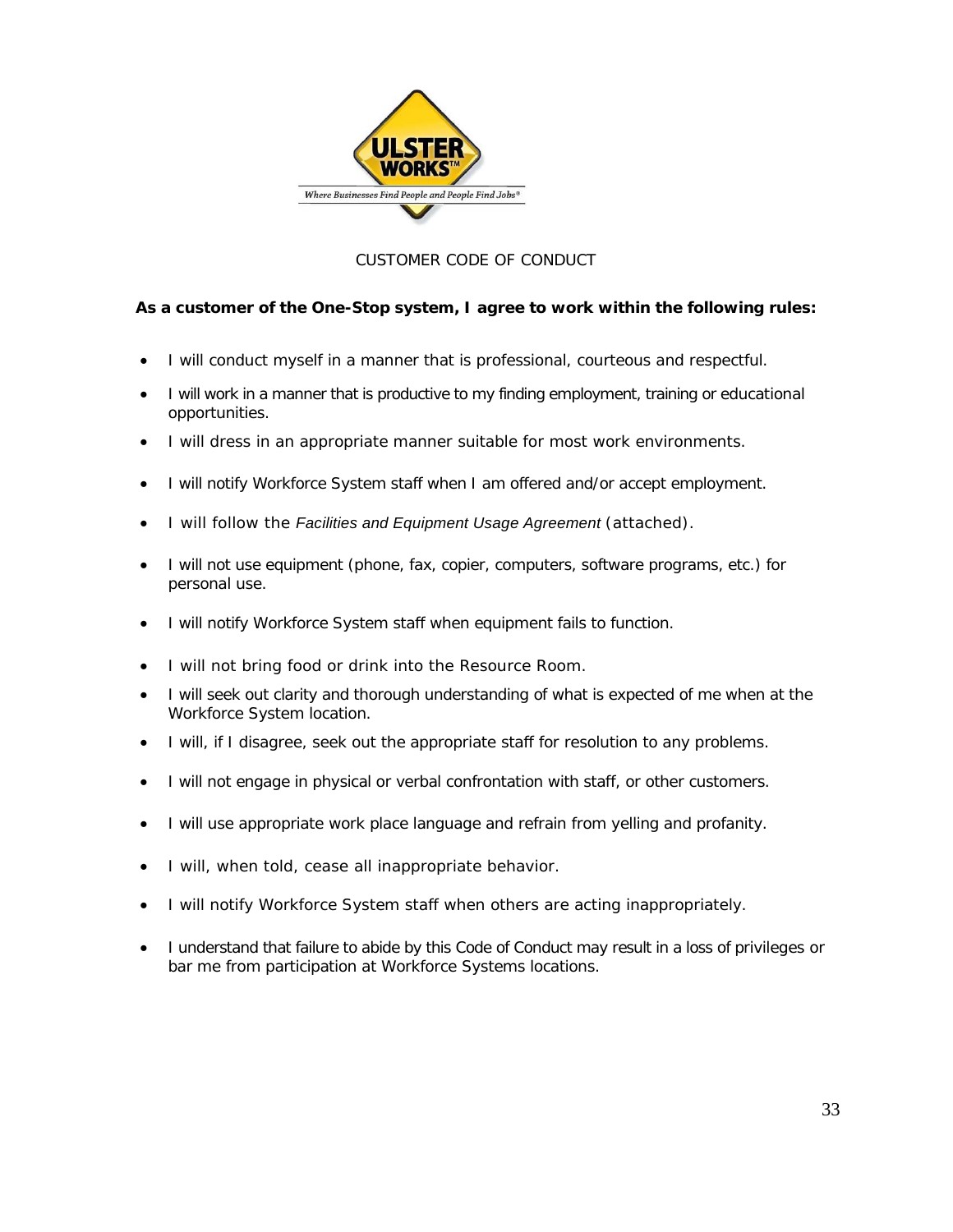

# ULSTER COUNTY WORKFORCE DEVELOPMENT AND ONESTOP SYSTEM Facilities and Equipment Usage Agreement

Between: ULSTERWORKS OneStop Job Center and OneStop System partners

**And: \_\_\_\_\_\_\_\_\_\_\_\_\_\_\_\_\_\_\_\_\_\_\_\_\_\_\_\_\_\_\_\_\_\_\_\_\_\_\_\_\_\_\_\_\_\_\_\_\_\_\_\_\_\_\_\_\_\_\_\_\_\_**

# **( please print full name )**

I understand that as a user of the ULSTERWORKS OneStop Job Center, accessing the New York State Department of Labor computer system and Internet, I will adhere to the regulations as set forth below:

- Use of the computer at ULSTERWORKS OneStop Job Center sites, including transmission of email, letters, resumes and other communications, will be limited to job search and/or training-related activities.
- ULSTERWORKS OneStop Job Center facilities may set time limits on the use of the computer if others are waiting to access them.
- Computer disks from outside the Center facilities will not be inserted in any computers at ULSTERWORKS OneStop Job Center sites. Computer files and other material will not be saved directly to the hard (C:) drives on computers.
- Printers, fax and copy machines are available for your convenience and are limited to ten (10) pages at each machine; use of theses machines is limited to job search and/or training-related activities.
- Phones are available for job search activity only. Calls should be limited to fewer than fifteen minutes in length. Personal cell phones are not to be used in the OneStop Center.
- **All who use ULSTERWORKS OneStop Job Center facilities will respect the rights of others. Those exhibiting inappropriate behavior will be asked to leave and may be prohibited from future use. No loitering inside or outside facilities will be permitted.**

# **CODE OF CONDUCT**

Failure to comply with these provisions will result in loss of privileges to use ULSTERWORKS OneStop Job Center computers, equipment and facilities.

• I agree to only use the ULSTERWORKS OneStop Job Center facilities for work and/or training-related activities.

- **I agree not to access or send any unlawful, harassing, libelous, abusive, threatening, harmful, vulgar or obscene material of any kind. I also agree not to transmit any material that encourages conduct that could constitute a criminal offense or give rise to civil liability or violate federal or state laws of regulations.**
- **I agree that my use of the internet is at my own risk.**
- **I agree not to use the ULSTERWORKS OneStop Job Center facilities for commercial purposes or personal business.**
- Neither ULSTERWORKS OneStop Job Center Partners, nor any of the cooperating agencies, will be liable for any fees encumbered by a customer.
- ULSTERWORKS OneStop Job Center staff may, at its sole discretion, immediately terminate my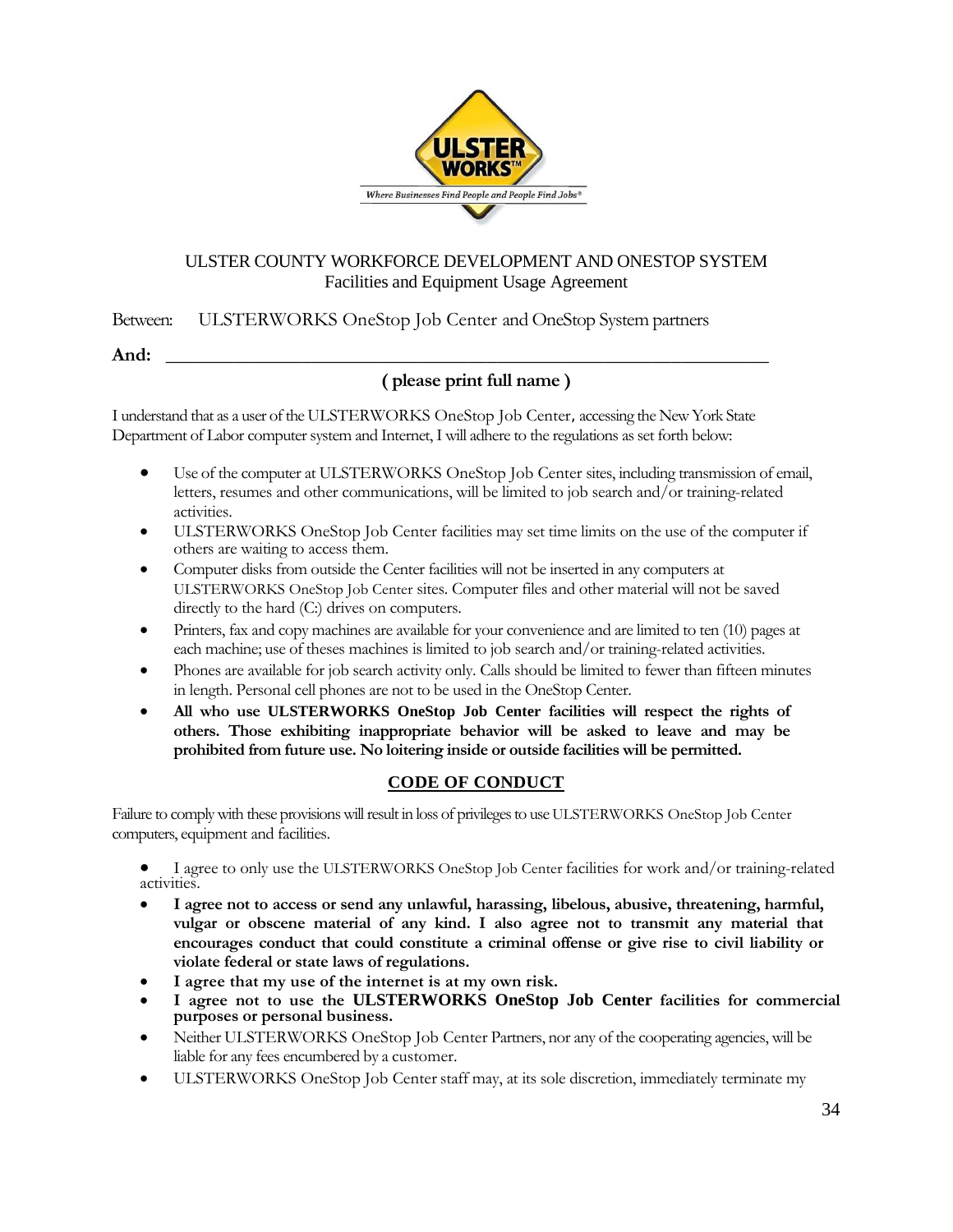privileges at their facilities if I fail to conform to the terms and conditions listed above.

This agreement will be held in force from the date of signing and thereafter.

| $\mathbf{\tau}$<br>Date: | n.<br>ັ້   |  |
|--------------------------|------------|--|
|                          | $- -$<br>w |  |

Disclaimer: ULSTERWORKS OneStop Job Center uses information from and links to other sources and websites in an effort to assist users in locating information that might be of assistance to them. ULSTERWORKS OneStop Job Center cannot attest to the accuracy of the information provided by other sources or linked sites. ULSTERWORKS OneStop Job Center, Partners, their offices and employees and any cooperating agencies or organizations will not be held liable for any action that may result from access of the Internet and/or World Wide Web. Providing information or linking to a site does not constitute an endorsement by ULSTERWORKS OneStop Job Center or any of its Partners. ULSTERWORKS OneStop Job Center assumes no responsibility for deletion or failure to save computer documents, or failure to send or save email messages.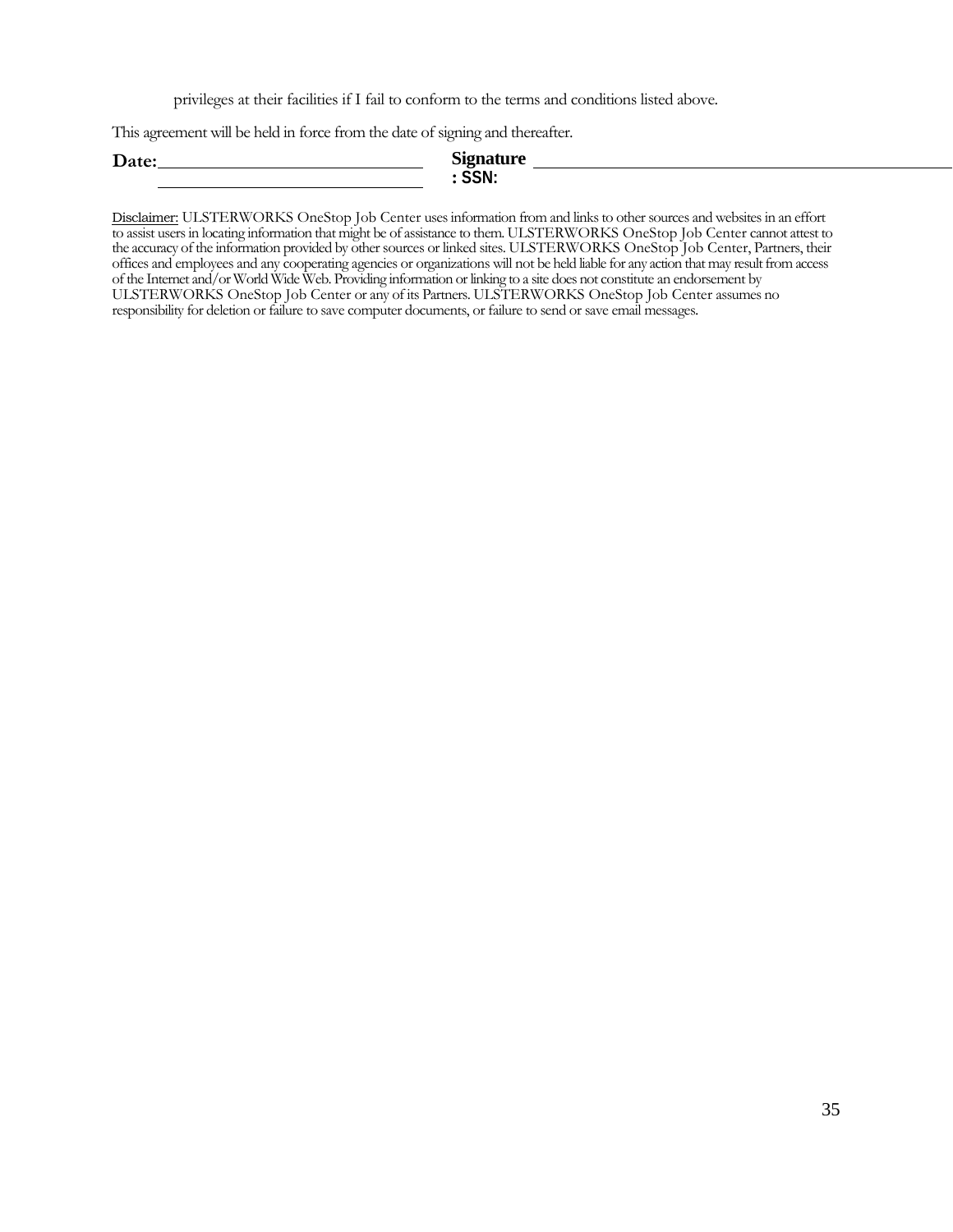# **Appendix E**

# *Instructions for Recording 'Service Suspension' in OSOS*

**OSOS Activities have been established for the purpose of recording in OSOS that a customer has been suspended from using the services of the Workforce System.**  These activities are under the *Activities* pop-up window in Customer Detail under *Ll State Specific Services — Other Services.* Click on "Initiate Service Suspension" when imposing the suspension, and "Terminate Service Suspension" when the suspension has ended.

When initiating a suspension, in addition to recording the activity, the following additional steps in OSOS should also be taken:

- Using the *Post a Note* button at the bottom of the Activities screen, record the general reason for the suspension. Include in the comments the period of time of the suspension, the ending date of the suspension period, the category of behavior that prompted the suspension per the Disruptive Customer Policy (violent behavior, disruptive behavior, or violation of center rules), whether the suspension represents a full suspension from any/all access to the One-Stop System or a limited suspension from a particular type of service activity, and the location(s) affected by the suspension. Also include any specific critical information describing the circumstances and/or terms of the suspension that should be known by other office staff. Limit the content of the OSOS comment to essential information, keeping in mind that the full details are to be documented and maintained by management in a secure location in the office.
- Change the Job Seeker Status found on the General Info Tab of OSOS Customer Detail from active to inactive. This will suspend the customer from job match activity.
- Change the Employment Objective found on the Objective Tab of OSOS Customer Detail to identify the Service Suspension and the dates of the suspension on the first line of the Objective field. Since the Objective is one of the limited data fields related to the customer that is displayed in any listing of Search Results in OSOS, it provides an easy way to immediately identify that the customer has been suspended from service.

## **Record the activity,** *Terminate Service Suspension,* **to record the lifting of the Service Suspension in OSOS.**

In addition to recording the activity, the following additional steps in OSOS should also be taken:

• Delete the Service Suspension information added to the first line of the Employment Objective found on the Objective Tab of the OSOS Customer Detail so that this will no longer appear on the Search results and/or the customer's résumé. *It is critical to make sure this information is deleted prior to reactivating the Job Seeker Status, so that it does not appear on the customer's résumé. This is an especially critical step if the customer résumé is one that is marked for posting on the Internet.*